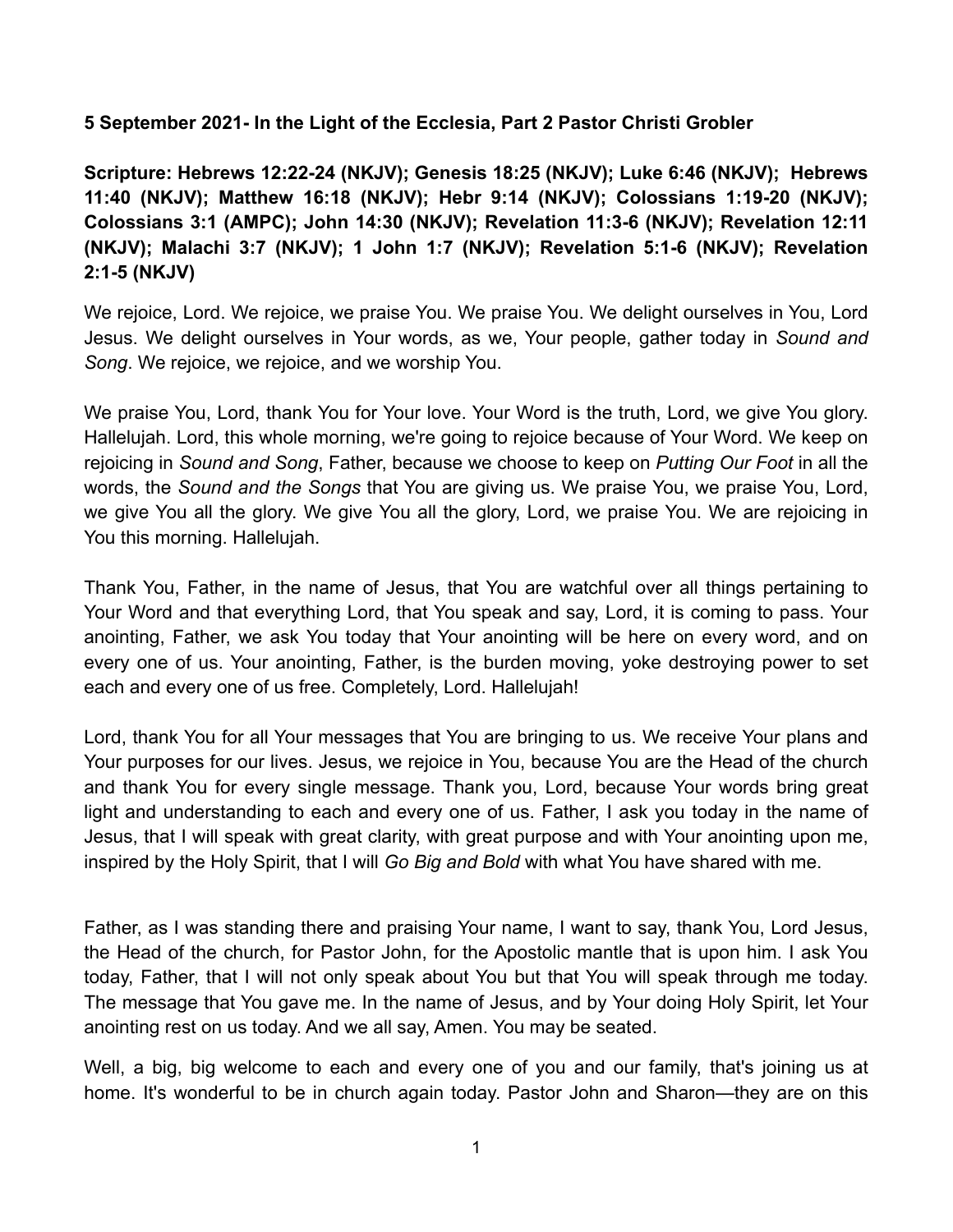tour with the interns and the whole team. *Expedition 2021, Footsteps to Destiny*, and we say if you will reach out and just stretch out your hands, and we say, "Pastor John and Sharon, interns and the whole team, be blessed this week, be blessed this week, in the name of Jesus." Hallelujah.

Oh, it's wonderful to be in church with you, once again, today. Praise the Lord. The title of my message is, *In the Light of the Ecclesia, Part 2.* Last week, I did not give you a title because I did not have one, and prayerfully before the Lord, on the second of September this week, it was Thursday, God started to give me the whole message in His heart about many, many things. The Lord said to me, "You will call this, *In the Light of the Ecclesia*."

So, I'm going to jump in straight away and ask you to open your Bibles at Hebrews chapter 12 this morning. Specific things that I've got to say today. *In the Light of the Ecclesia,* last week, we spoke about the *Principle of Recognition*, is the *Foundation of Revelation.* That means that you have to position yourself to see and to hear what Jesus is saying to this church, to this ecclesia. We have talked about last week, we have to busy ourselves with the things that Jesus is presiding over, and not the way that we are running our own lives. That's very important.

So, why would I say, *In the Light of the Ecclesia*? In the way that the Holy Spirit gave it to me. I spoke to you and please listen to this message and all the messages that we receive from pastor John and Sharon, not only this year but coming for a very long time, to get us to this place. After crucial obedience given by Pastor John and Sharon, and then us as a people with them, but specifically Pastor John and Sharon, we find ourselves at this place. Very important for our ears to hear.

Look where Jesus says, We have come to, very important. I've asked the team to put on Hebrews 12, verses 22 to 24 in this way, for me this morning. I have highlighted certain words, that I'm going to explain, speak about the things how God gave me the message. So, I'm going to highlight those words for you this morning.

We're going to read from verse 22, in the New King James. Listen to this, <sup>22</sup> But you have **come to Mount Zion,** you have come, we have come to Mount Zion, **and to the city of the living God, the heavenly Jerusalem, to an innumerable company of angels,** look at verse 23, <sup>23</sup> to the general assembly and church of the firstborn who are registered in **heaven, to God the Judge of all, to the spirits of just men made perfect, <sup>24</sup> to Jesus the Mediator of the new covenant, and to the blood of sprinkling that speaks better things than that of Abel. (Hebrews 12:22-24 NKJV)** 

Now, all of these words that I'm going to highlight to you from verse 22, are all a sermon and a teaching in themselves. But I want to say to you today, I want to remind you of what the Holy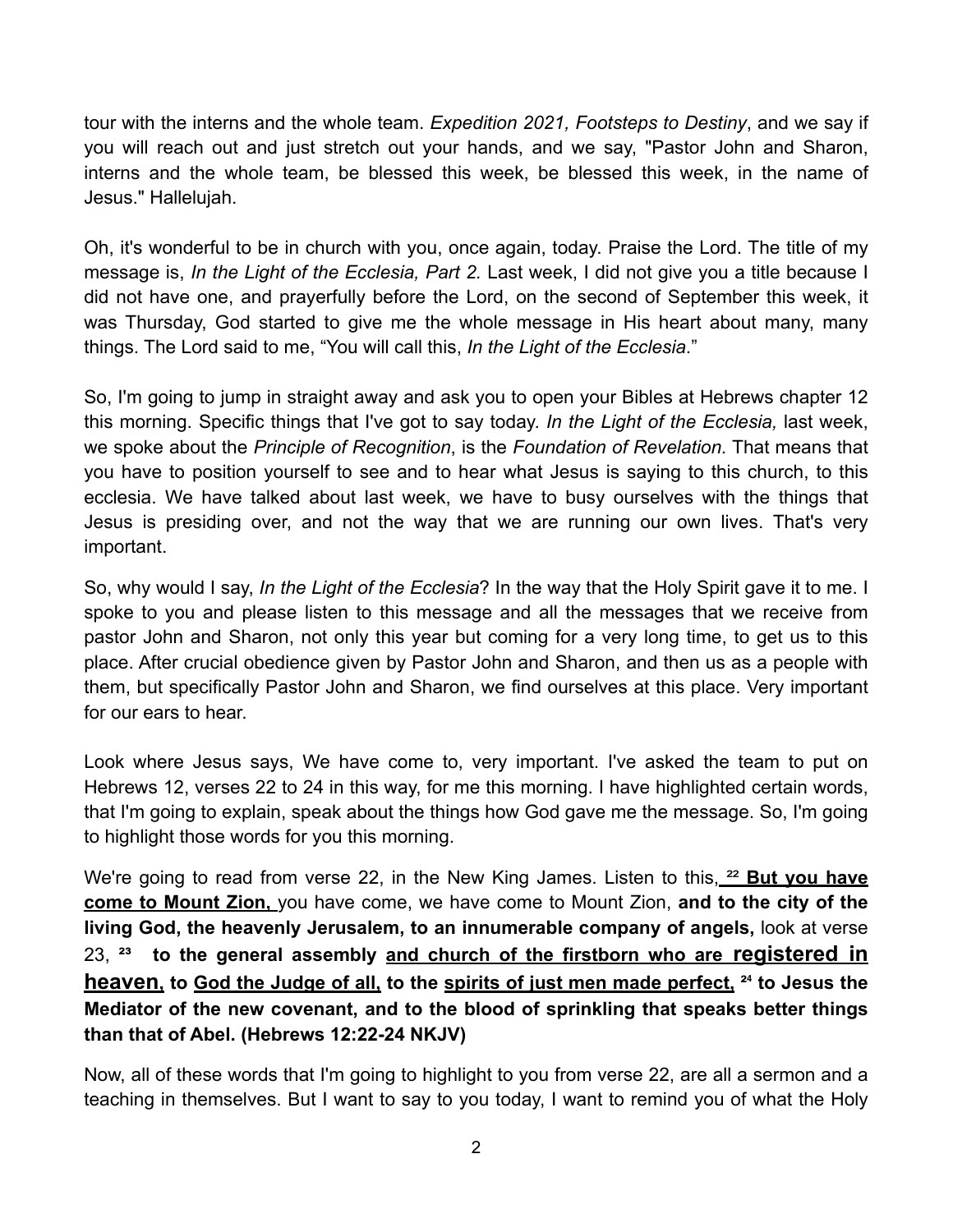Spirit said through Pastor John. This is the perfect atmosphere for spiritual babies to grow. Please keep on looking at, if you have your bible. I hope you have your paper Bibles here today and you will see why, but of course, your Bible on your iPad is as perfect or on your phone. Back to verse 22.

**22You have come.** We have come, we are positioned here as New Testament believers. **22You have come to Mount Zion.** Now, Pastor Sharon ministered on this and I know she will still do a lot of ministering about it. The church is Mount Zion, **heavenly Jerusalem**, the church, **the city of the living God,** the church, the ecclesia. It comes from heaven. It comes from heavenly messages, heavenly words that come into our hearts. God is breathing out words, out of Pastor John and Sharon, like spores. Our hearts will receive, our eyes will see, our ears will hear, and we will become. Hallelujah.

That, of course, is what we spoke of last week, but this is **Mount Zion**. Just a little bit of more info, for you to understand the teaching that Pastor Sharon brought. You have come to **Mount Zion.** We talk about the ecclesia, *In the Light of the Ecclesia*. When you speak about mountains, in the Word of God, you talk about government. God sits on His throne and from there He rules and He reigns.

Then it goes on and I've just explained it, **to this city of the living God, the heavenly Jerusalem, to the innumerable company of angels, 23to the general assembly and the Church of the firstborn.** That is the word for ecclesia, and I will mention that again and again, but that is the ecclesia, not just a group of people assembling, it is the ecclesia. **Of the firstborn,** that is our first love, our Lord Jesus presiding over everything. What He's saying to all the churches, as the Head of the church. **Who are registered**, an assembly, a church **registered in heaven**. Not all churches gathering together are ecclesia's, we will talk about that today. We talk about the assembly, the church, **who are registered in heaven**. I'm going to come back to that. **To the Judge of all,** very important, **and the spirits of just men made perfect.**

There's so much that I want to share with you here and you will remember the messages that are coming now. The Judge of the earth, we talk about the mountain, we talk about the government of God, *In the Light of the Ecclesia*. Here we see, **God the judge**. Abraham came to God, the Judge in Genesis 18, where he pleaded, he wanted to intercede for a city, but he did not have jurisdiction over that city. And he said in Genesis 18:25, **"Will the Judge of the earth do right, (Genesis 18:25 NKJV)** and destroy this city**?"** He started with 50. But he ended with God for 10.

So, all the messages that God is bringing to us, I want your ear to hear this morning. **To the spirits of just men made perfect.** Oh, I wish I could go into more depth about that, but not today. This is talking about the witnesses who are already in heaven. Because Hebrews 11:40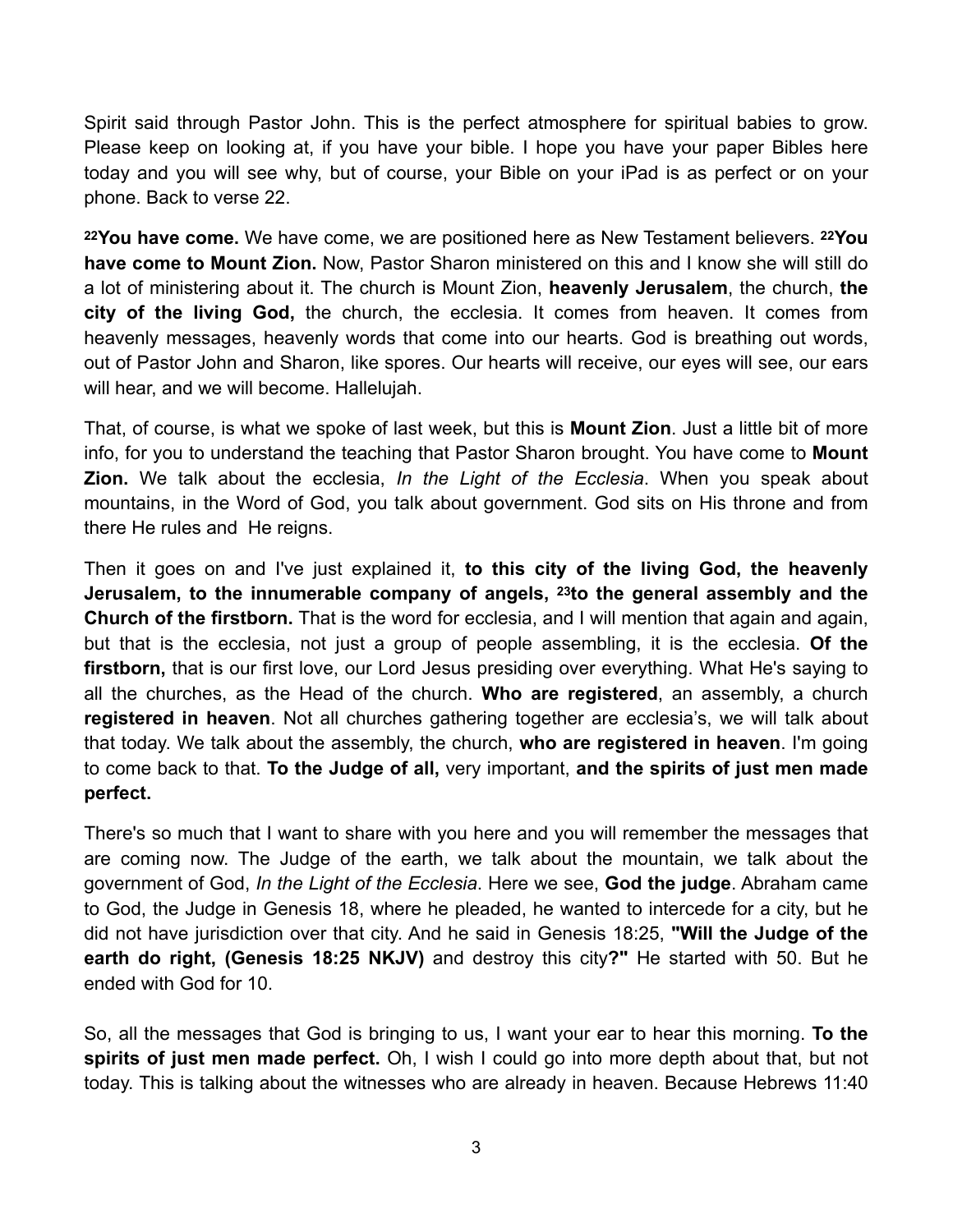says, **They cannot come to perfection apart from us**. That's very, very important. The witnesses that are witnessing us finishing this race, that God has for us.

Listen to this, verse 24, **Jesus, our mediator.** Once again, when we use the word mediator, we talk about jurisdiction because mediator means to arbitrate, on God's behalf, but this is now Jesus, as the mediator of the New Covenant. Now, for the direction, there are two directions that I'm going to take today by the leading of the Holy Spirit. Now we have to look at what the last part of verse 24 says. Look and see that for yourself today.

And we've come to **the blood of sprinkling that speaks**. **The blood of sprinkling that speaks.** What does the blood speak of? Of the better things, our new covenant. So, I'm going to go there, when we look at the blood of Jesus today and the power of the cross. Yes, the blood of Jesus is speaking for my and your forgiveness, every time we come to repent.

But it also speaks of the messages that Jesus, the head of the church, is bringing to the churches. The blood of Jesus speaks about the prophetic words that God has for us, as a people. It actually goes to Psalm 139, where God says our lives, and that what God has for Pastor John and for us as a people, are written in God's Book. **The blood of sprinkling** speaks not only of forgiveness and our protection, but it speaks for what God has for Pastor John and us, as a people on assignment. It speaks of every single thing that God has for us. Hallelujah. How glorious!

We **have come**, we **have come to Mount Zion,** where we are positioned, right here in the New Testament, where God is positioning New Testament believers. Do all Christians take their place? Do all believers qualify to operate from this place? Well, it is God's will, but this is very important for us to know today because God is dealing with us.

I'm going to show you today how Jesus was dealing with the seven Ecclesia's in Asia, when He spoke to those churches. All born again Christians are God's children, but all believers do not live for the Lord in the same manner. I'm going to repeat that. All born again Christians are God's children, but not all believers and Christians live for the Lord Jesus, in the same manner. Luke, chapter 6, verse 46, New King James. This is Jesus presiding over what He's giving and speaking to the churches, Jesus says, **46 "But why do you call Me 'Lord, Lord,'** Why do you know I'm Lord, and I'm the head of the church but, **you do not do the things which I say? (Luke 6:46 NKJV)**

I'm speaking through the churches and also this church of Heritage of Faith, through the messenger, like I showed you last week in Revelations to Pastor John. Jesus says, so I'm speaking to all of us here. I'm speaking to all of us and do you hear? Do we hear what Jesus is saying? Not all believers make Jesus the Lord of their lives. Many believers make Jesus the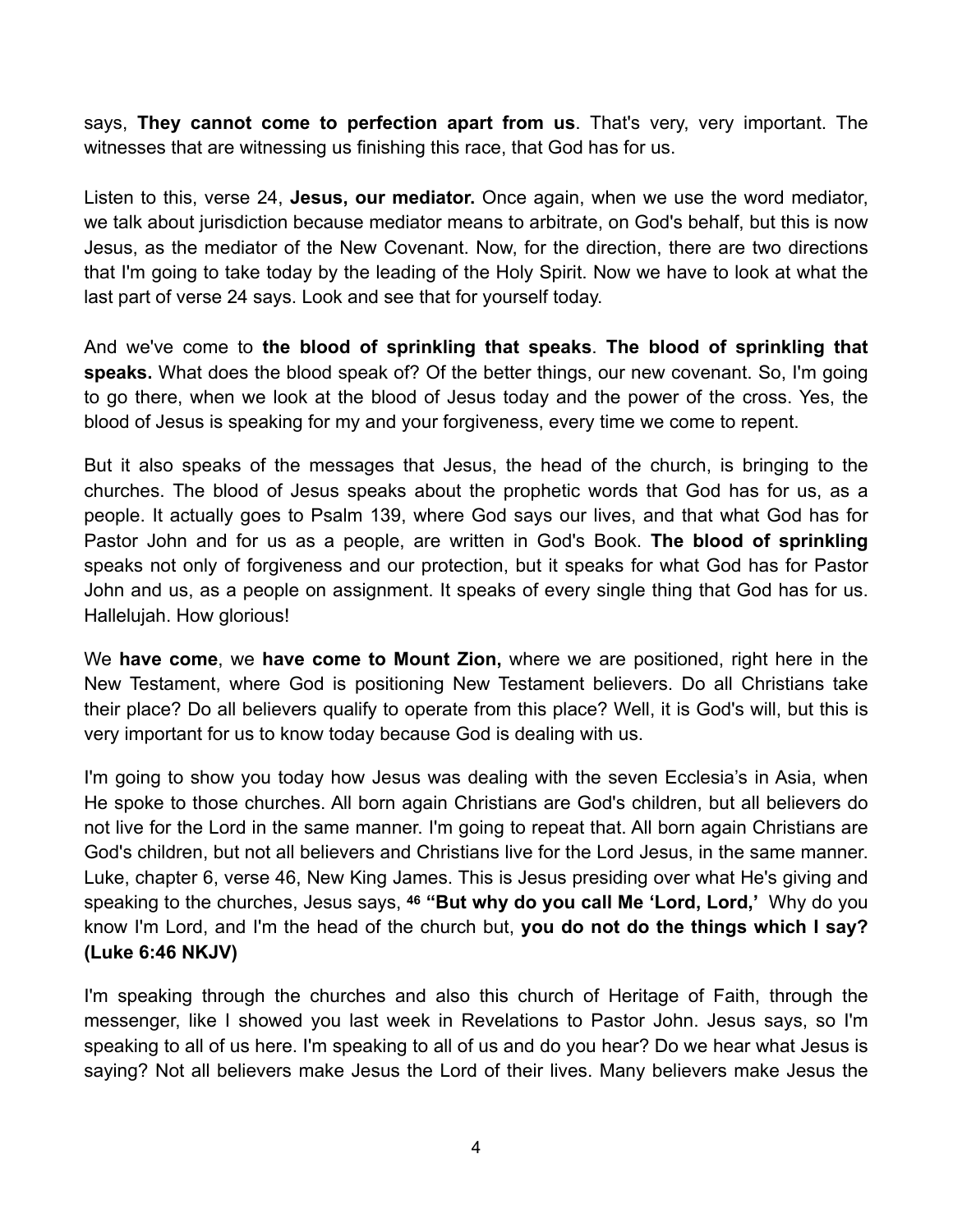saviour of their lives, but never the Lord of their lives, to say, "Lord, this is what You are bringing to me and Your Word is the final authority."

I'm going to come back to Hebrews 12, in a big way. Through what we've got to say, and where we have to go today, but I want to remind you of what Pastor Sharon shared with us a while ago. I'm going to remind you about quite a few things that the Holy Spirit brought to us through Pastor John and Pastor Sharon, that is coming from Jesus, the head of the church.

Pastor Sharon shared with us, *The Lord is imploring you, Heritage of Faith people, to understand what the local church is all about, what it is for.* 

- *Allow the Holy Spirit to help you let old filters of local church life disintegrate.* We have to do that. We have to listen to the Holy Spirit because for many of you. God wants to bring you to this place, we have to come to this place in the understanding of the messages that came barreling by the Holy Spirit. "*I will take the Children"* and *What is your more for.* In these 20 years where God laid the foundation, He's coming with these messages because He has positioned us here. *Allow the Holy Spirit to help you. Let old filters of local church life disintegrate. Blow your mind.*
- Come into the new era, with a new way of listening and a new way of understanding. Only me, myself and you could position yourself to come and hear from the Holy Spirit. Remember what Pastor John ministered. God chose to use people and that's the one thing the enemy comes to many believers to say, I don't like the spiritual leaders, I don't like it when God is using people. That's just God's pattern. *Come into the new way with a new way of listening and a new way of understanding.*
- *God is building the local church for all of His sons to come to maturity,* that's why I said, this atmosphere is perfect for spiritual babies to mature. Hallelujah. *Because the whole of creation—*God is waiting for His mature sons*—is groaning for the manifestation of the mature sons of God,* that will **come to Mount Zion**, to come to rule and reign. This is what I'm going to share with you today. The way we have to come in our obedience with Pastor John to be positioned with God. We can only rule in reign in the way that God is showing us to rule and to reign.
- Allow yourselves to be planted and let your roots go deep into the Word of God. That scripture that Pastor Sharon is bringing every now and again to us about...I think it is… but I will come back and share it with you, where God says we do not receive the Word coming from Pastor John and Sharon, as just mere men, but as the Word of God, very important. I think it's in a Second Thessalonians, but we will make sure about this. The last two points I want to make here.
- *Listen to the messages and receive instruction from the Holy Spirit for you and me personally, yield to the Word, change and come into maturity.*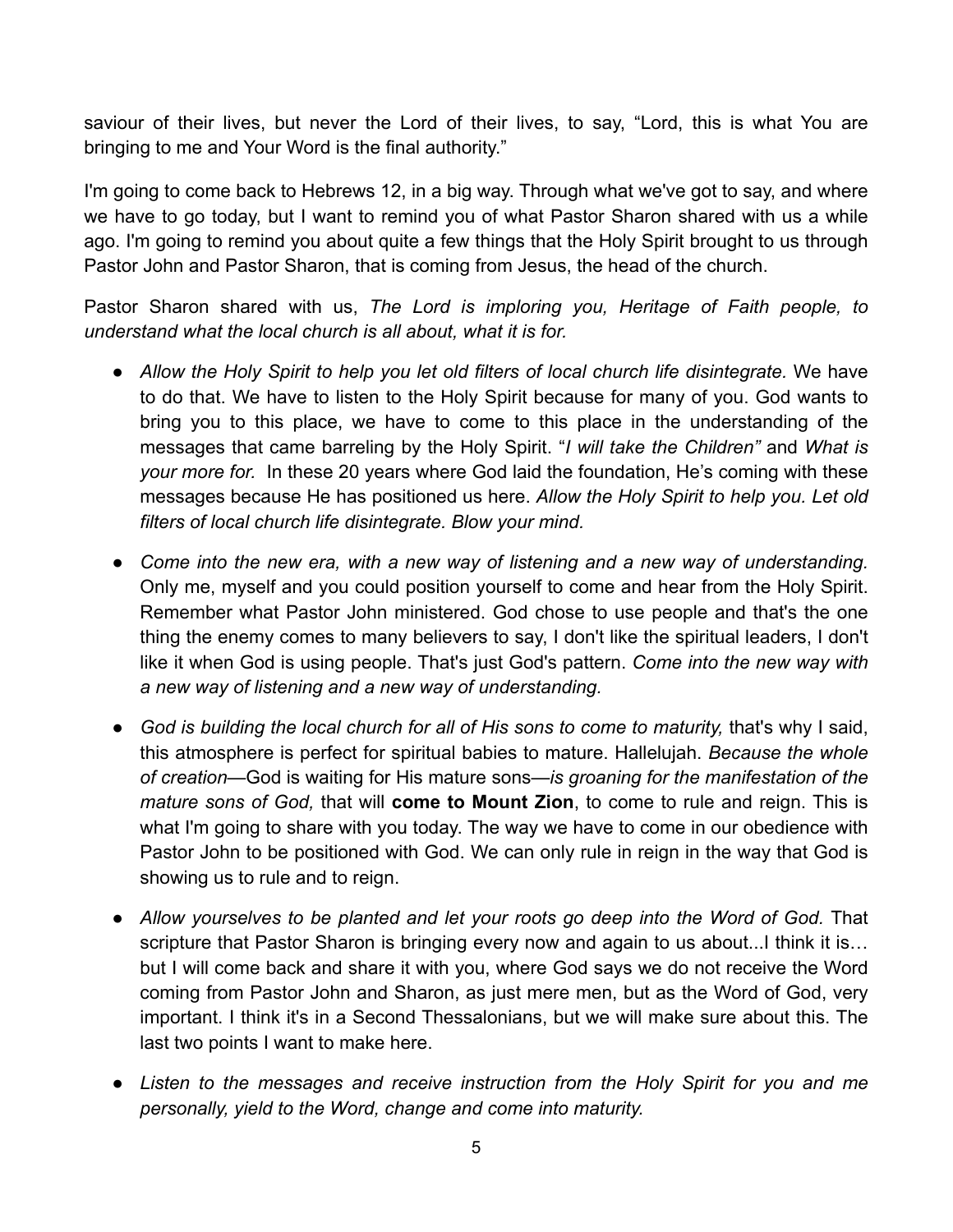● *In this house, the rich revelation and messages are more than enough for you to come into spiritual maturity.* Because God knows how to bring it to us.

Look at Matthew 16, verse 18. That's where Pastor John and Sharon started to bring to us many years ago, the message about understanding the ecclesia, versus many people only understanding church, as a group of people gathering, just coming together. That's not what church is. The ecclesia is very powerful and very specific.

**<sup>18</sup> And I also say to you**, this was Jesus talking to Peter, **that you are Peter, and on this rock, I will build My church**, and that word is ecclesia. That word is ecclesia. **And the gates of Hades (**hell**) will not prevail against it. (Matthews 16:18 NKJV)** The gates of hell will not prevail against an ecclesia. This is what the Word says. We are not talking about people gathering and calling themselves a church. The gates of hell will prevail against them. This is the order of God. Everything that we are talking about here this morning comes from Matthew 16 because that's where Jesus said; The called-out ones, in my ecclesia are going to overthrow the called out ones of the enemy in any region and in any place. Hallelujah!

Yes, that is very, very important. Again, not all believers live the same way, choose the same way to come and obey, the Lord Jesus Christ. Many are living for themselves. I want to give you another insert of what Pastor Sharon shared with us. Please, and I know and I declare it, I've prayed it and I've asked the Lord, let all of our ears hear like never before.

*Narrow is the road that leads to life.* Pastor Sharon shared this with us.

- *Few find it,*
- *few want it*
- *because the way to life, ….. true life is death, …..*death to yourself, *and people do not want to die to their self.* And of course, that means the self desires that Pastor John is talking over and over and over to us about.
- *So that's why only a few find it, because only a few want to find it.* Only a *few.*

This is the heart of everything today, in these messages, God is bringing everything for us to repent, to self-correct, to hear Him, to change, to change, to make the changesbecause we have come to this place. God is looking for the 10 righteous, not all Christians live in the same way for God. He said, and Abraham was calling for the 10 righteous. Very important that God is looking, to rule from Mount Zion in the ecclesia, to bring about His will into the earth. Hallelujah!

Very important. Look what Pastor John shared with us about this self-will of people. It's so profound. I wanted to put everything in the messages, but I couldn't. I'm just going to show you one or two things. Listen to what Pastor John shared with us.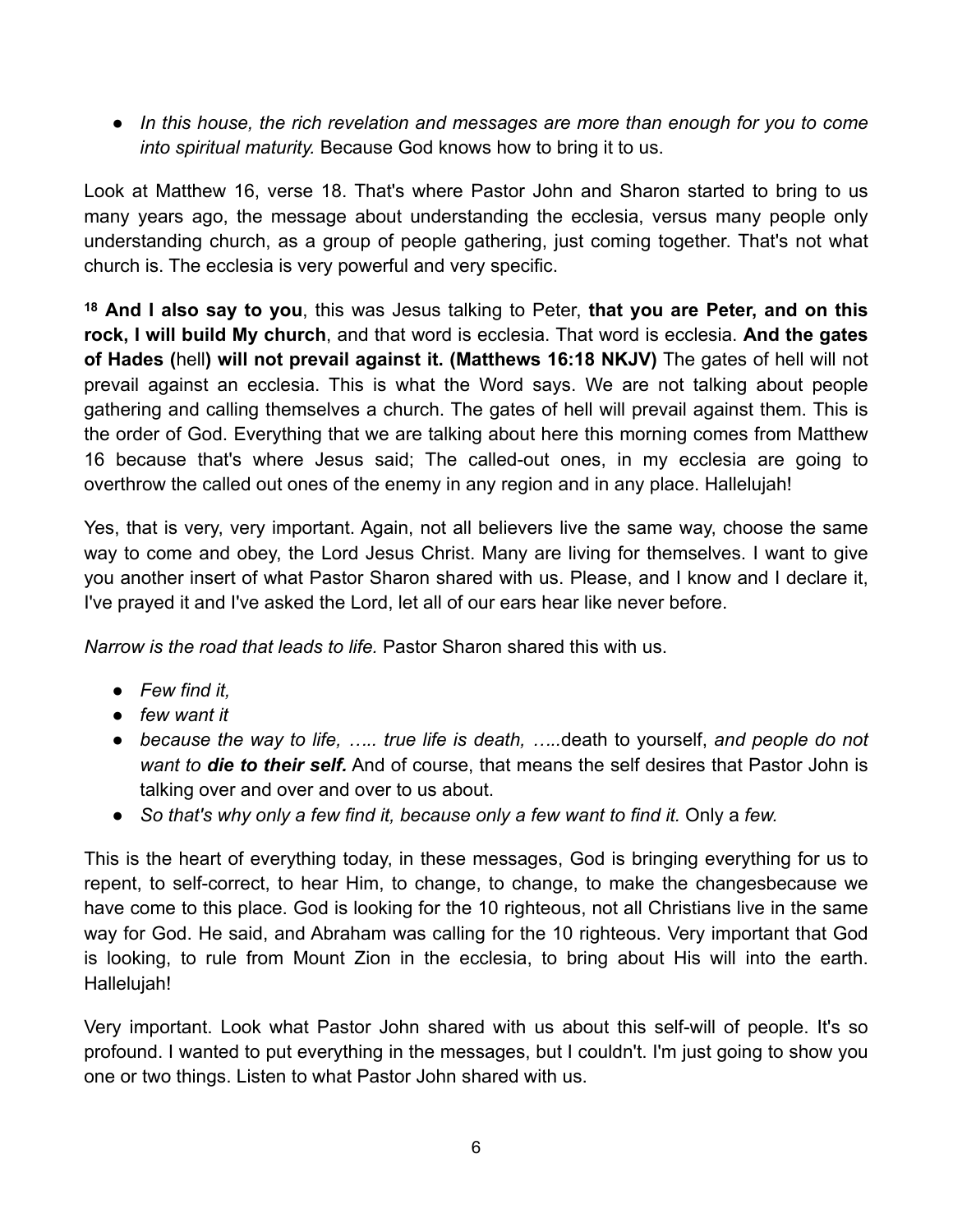*The church has become very Entitled.*

- *We think that we can do it all for ourselves. …..And*
- *We think It all …..belongs to ourselves.*
- *We think …..we can create our own future and our own empires …..For ourselves.*

*When you are the centre of your own existence, …..You never say no to yourself!* 

● *You will love money …..because it allows you …..To indulge yourself, but* 

*Only when you choose to live for Jesus, …..then you have the Grace ….. to say NO to yourself.*

We're going to focus on that today. Every single time the messages are coming, it's like I said last week, it's full of direction. It's full of detail. It is to self-correct. It is to bring us to the awareness of repent, come back to Me. Return to Me says God. Returned to Me, come out of Babylon. Return to Me and come back to Me, says God. That's very important.

When Pastor John mentioned, in part three of Blowing Your Mind, Pastor John mentioned a few times, *Pick up your cross and follow Jesus.* What does it mean to pick up your cross and to follow Jesus? Well, Jesus is our example in this. I said to you last Sunday, I think more so in the Jo'burg Church, that many people have a very, a little bit of a misunderstanding, only in one way, when they hear these words. But let's see, we're going to look at the blood of Jesus Christ, and the power of the cross today, to understand what it means when Jesus said to His followers, pick up your cross.

So just, in short, Pastor Sharon ministered very powerfully, and those are the messages I'm going to highlight for you on the web. Pastor Sharon ministered on, *The Cleansing Flood of the Blood, The Time of Authority in the Blood, Awake to Authority.* Those are just some of the messages that would be very powerful. If you go back and meditate on them again. She said, all of us are invested with heavy authority. The weightiness of our authority is because of the weightiness of the blood of Jesus.

Pastor John shared, *Heritage of Faith, every morning you've got to wake up and rule.* But now we have to see how we have to come to that place, coming out of Babylon. Repent, return to the Lord. How do we do that? Because we've got to be responsible, and we have to be in charge.

Let's take a closer look today, and this is a short summary. If you want to know more, and you have to know more and meditate and understand the power of the blood, please come to Bible school. I know many of you are there already, but your ear is going to hear what most people do not meditate on, in understanding the blood of Jesus.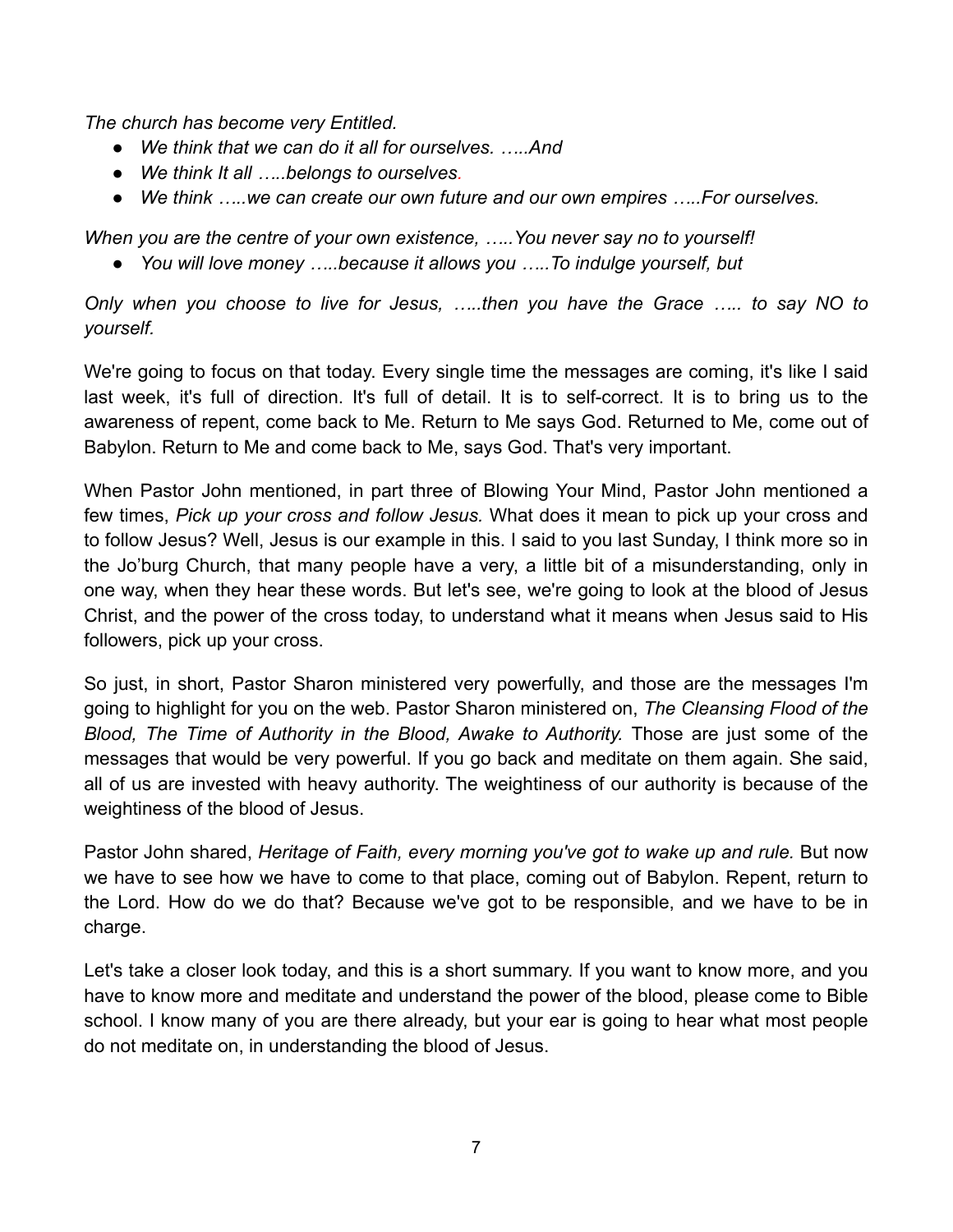Please go to Hebrews chapter 9, verse 14. We're going to take a closer look at the Spirit and the Blood, this morning. **14 How much more shall the blood of Christ, who through the eternal Spirit offered Himself without spot to God, cleanse your** and my **conscience from dead works to serve the living God? (Hebr 9:14, NKJV)** Can you see if we want to serve God and one another, how important it is to come through the blood and to understand the blood? Pastor John is sharing with us in the mornings, and Pastor Garth now, "We've Been Served." We want to serve our Lord Jesus. We want to serve one another. We have to understand this *Authority*, invested in us, in the name of Jesus, but also the *Power of the Blood*.

The first thing we need to know about the blood of Jesus that was shed for us is that the Spirit and the Blood work very closely together. This is very important to understand. Now, just before I continue, remember where we started in Hebrews 12? **24The blood of sprinkling that speaks**. Many people think the blood is not doing anything. **The blood of sprinkling that speaks**. The Spirit and the Blood work closely together. This is something that you have to start to meditate on much more. It is through the Spirit alone that the Blood has power. When the blood of Jesus was shed, it could not decay, because the Spirit lives and works in the blood. So, the blood of Jesus itself, has Spirit and life in it. The blood is made effective by the eternal Spirit. Praise the Lord.

When God gave me this revelation many years ago, it's still changing my life. I'm going to share with you today why the Holy Spirit took me here because everything that Pastor John is sharing with us now, to have eternal joy, eternal rewards, comes down to us understanding what the blood of Jesus, the blood of sprinkling, speaks for every single day.

Hebrews 9:14. Now I want you to look with different eyes to that scripture. **14 How much more…** And that's a teaching in its own, but there's no time to go into that. **14 How much more shall the blood of Christ, who through the eternal Spirit offered Himself without spot to God, cleanse our conscience from dead works to serve the living God?** The way we've got to?

Here is a very big important point, *eternal*. That you can see in that scripture, it's talking about the *eternal Spirit*. Now eternal is one of those words in Scripture, that we all think we understand what it means, but only a few believers do. Let me tell you, many, many years ago, I did not understand the meaning of the word eternal. Many people think eternal simply means; That something will always continue. That something will never end, but that actually tells us what eternal is not. Because if you have that definition, it does not say anything about the nature of being eternal, or the very being. Everything that exists, and Pastor John has ministered powerfully on this. Everything that exists in time has a beginning and it is subject to the law of increase and decrease.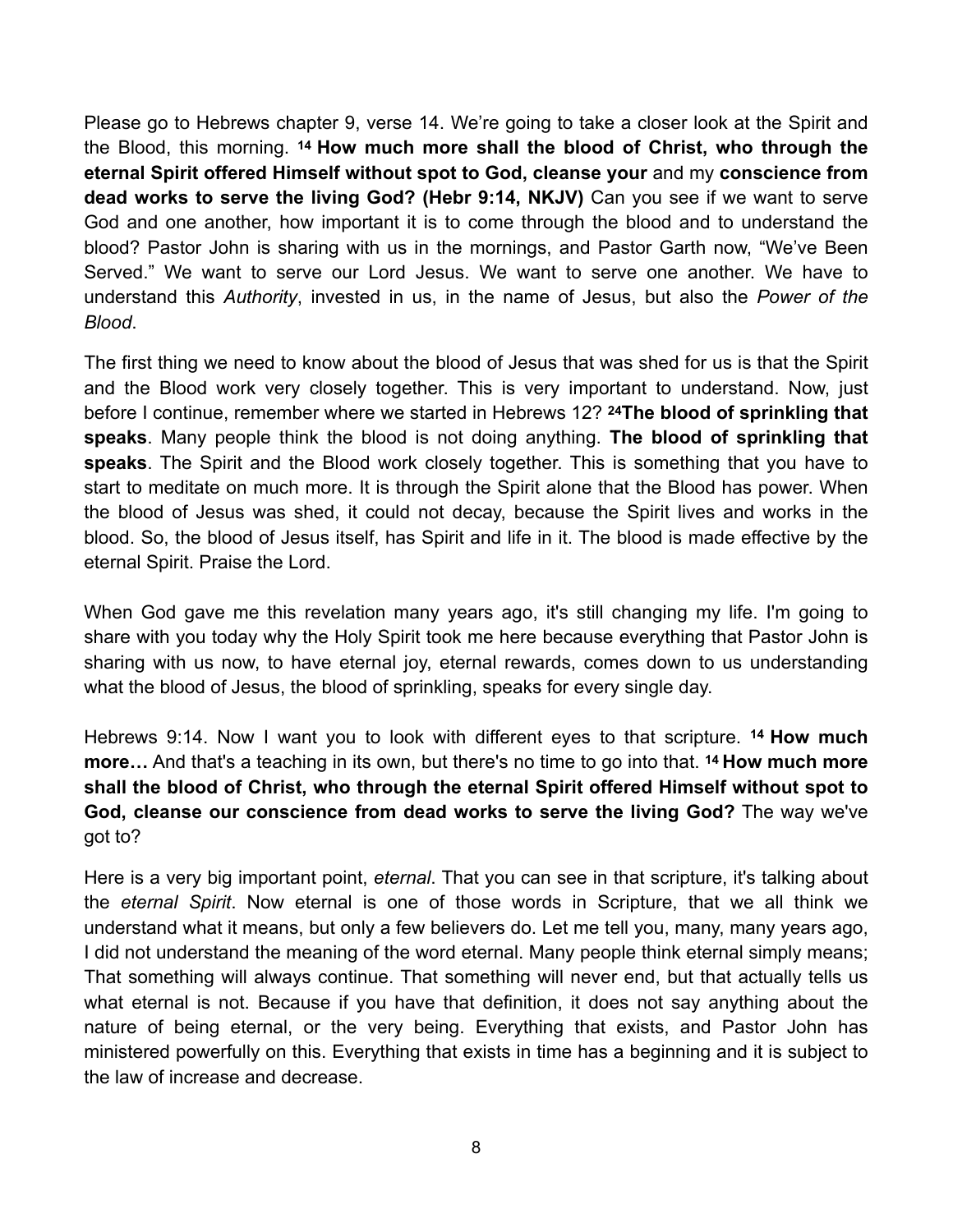Most of us have a good grip on those laws. Meaning the law of becoming or decaying. But what is eternal? Listen to this. Has no beginning and knows no change, or knows no weakening. Why? The Spirit, that eternal Spirit, because it has in itself, a life that is independent of time. That is powerful, and listen to this.

So, when we talk about the eternal rewards, the eternal joy, these things that God has for us, where Pastor John said in Colossians, and I'm going to read it to you. Do not think, don't shuffle along here on earth, be mindful of the heavenly things. When we talk about eternal, listen to this; *there is no past, that is already disappeared or lost. There is no future not yet possessed*. Glory to our Father, Jesus and the eternal Holy Spirit.

You know, every time, because God opened that to me, when Pastor John brings the messages. I remember, I think three or four messages ago. Pastor John was standing here, the one time and he says, "The Word says, Abide in Him". Pastor John went and he says, "Just abide in Him and see." See what? See the eternal rewards. There's no beginning, there's no end. Just come and obey what He's telling us to do, that we can live like this because we have it. Because we have it, but now our faith must come up. Our faith must come up.

Please go in your Bibles to Colossians chapter 3 verse 1, and this is what I want to show to you. Eternal talks about the power of an endless life at work, in which there is no change. Also, it cannot diminish, it cannot become less. The power of an endless life that is working in us. Colossians 3 verse 1 to 2. I know you are meditating on this, Therefore, **1 If you have been raised with Christ**, this is all possible because of the blood that redeemed us, but t**he blood of sprinkling that speaks** for us in Christ…**[to a new life, sharing His resurrection from the dead]**.

We're going to talk about the power of the blood, the power of the cross today. **Aim and seek the [rich eternal treasures.]** That's why we cannot live for ourselves. That's why we cannot. Look and **seek for the [eternal treasures] that are above, where Christ is, seated at the right hand of God**. **2 And set your minds,** blow your mind up. Of course, when the enemy is coming to us, but being earthly minded the whole time. Keep them, **set your mind on** what is **above**, the highest things, the eternal things, **not on the things here on the earth**. **(Colossians 3:1-2, AMPC)** Praise the Lord.

I'm going to show you another insert, exactly what Pastor John has been ministering and telling us, not this year only, for years, for years. Look at this.

- *God is saying that we have to stay in a life-union with Him.*
- *Jesus sees your life not as fruitless…unless you live your life intimately joined to Him.*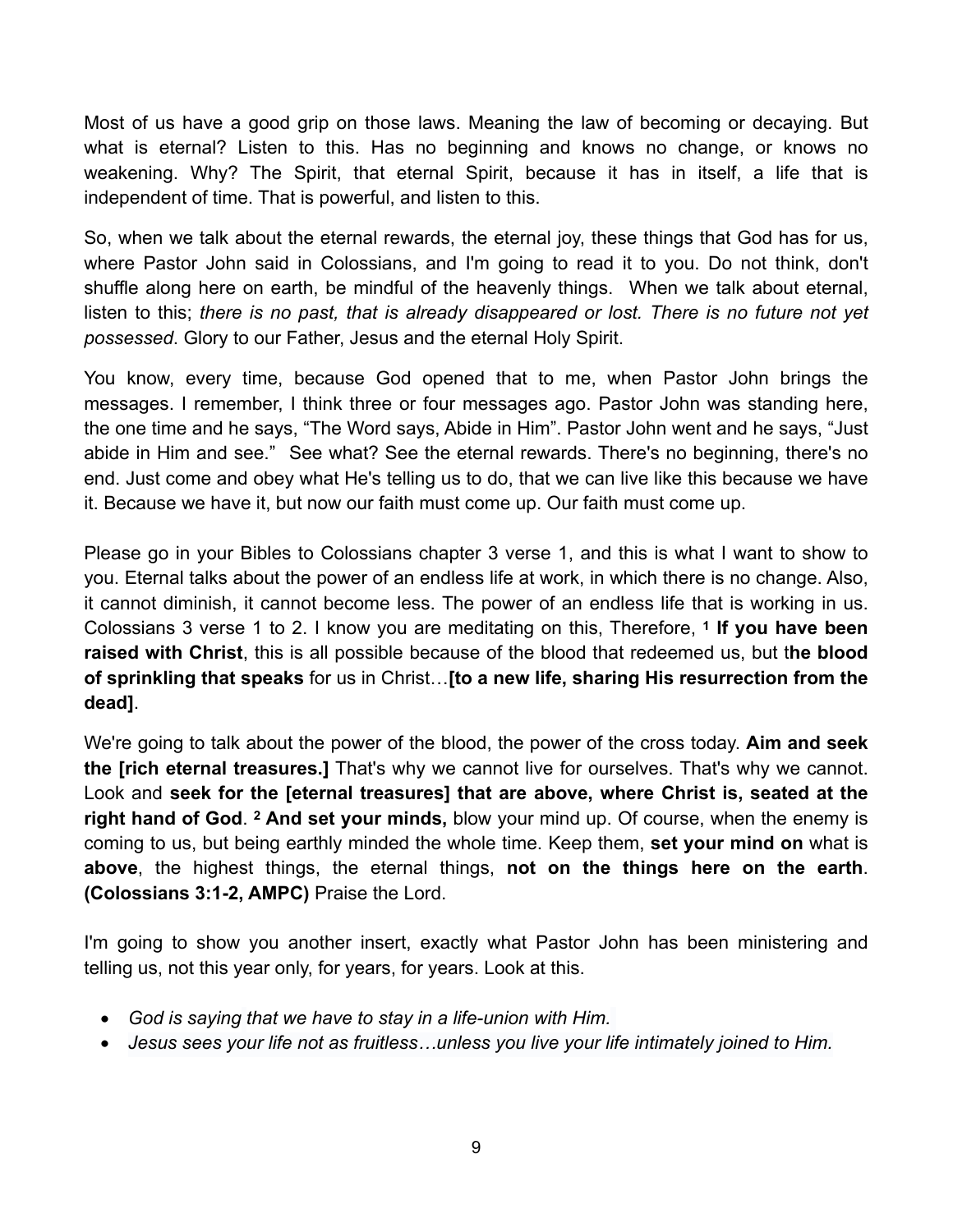- *God wants us to live life…with a thought process that is, let us be connected to Jesus day in and day out,* to have this eternal principle at work in us*, then we will be fruitful, we will have abundance and we will have all the good things.*
- *The minute we are disconnected,* meaning, we are focused on self*. The minute we are disconnected and no longer living in union with Him, we become powerless.*
- *That is a very traumatic place to be; to be powerless. A very uncomfortable place to be, to be powerless.*

This is what we're talking about here. We want to obey the Word of God, but this is what it means for all of us. This mighty, mighty power of an endless life, at work in us. Praise the Lord.

So, the blood of Jesus and the Holy Spirit, you cannot separate them. Only through the blood, can the Spirit dwell in you and me. And like I said, this is quite a short summary about a teaching where Pastor Sharon started to open up everything for us about the blood of Jesus. Pastor Sharon explained that only after the blood was shed on the cross, think about that. Only after the blood was shed upon the cross, the outpour of the Holy Spirit could come on the day of Pentecost. That's powerful.

Now. Why going this way? The Lord said to me, "Christi, this is the rising, the becoming of the ecclesia, *In the Light of the Ecclesia*, in the light that you have come to Mount Zion, this place and everything that I read to you. God wants us and He is taking us, because of Pastor John, to new levels. You know that Pastor John, and we are praying that in our Prayer Connect, that Holy Spirit, we are seeking, and we want the gifts of the manifestations of the Holy Spirit. We first have to repent and come through the blood, so that the Holy Spirit can work. Can you see what's happening here? This is through the messages that come through the messenger to the church from the Lord Jesus, that we can function and be in this place, and rule and reign with our Lord Jesus. That is very, very important.

The Spirit goes where the blood has cleansed, the Spirit answers to the blood. So, as the blood is working in our hearts, and we honour the blood in our hearts, so then the Holy Spirit is free to carry on His work.

Please go to Colossians 1 verse 19. We will take a look at the blood and the cross right now. We understand a little bit more about the spirit and the blood, but now we must look at the blood and the cross. Why? In that 3rd part of Pastor John's, *Blowing your Mind* messages, he said again, and again, "Pick up your cross and follow Jesus." Let's see Colossians 1:19. **19 For it pleased the Father that in Him all the fullness should dwell, 20 and by Him to reconcile all things to Himself, by Him, whether things on earth or things in heaven, having made peace through the blood of His cross. (Colossians 1:19-20 NKJV)**

We spoke about the blood, and the Spirit, the Spirit and the blood. Now we are focusing on the revelation of the blood and the cross. Having made peace through the blood of His cross, we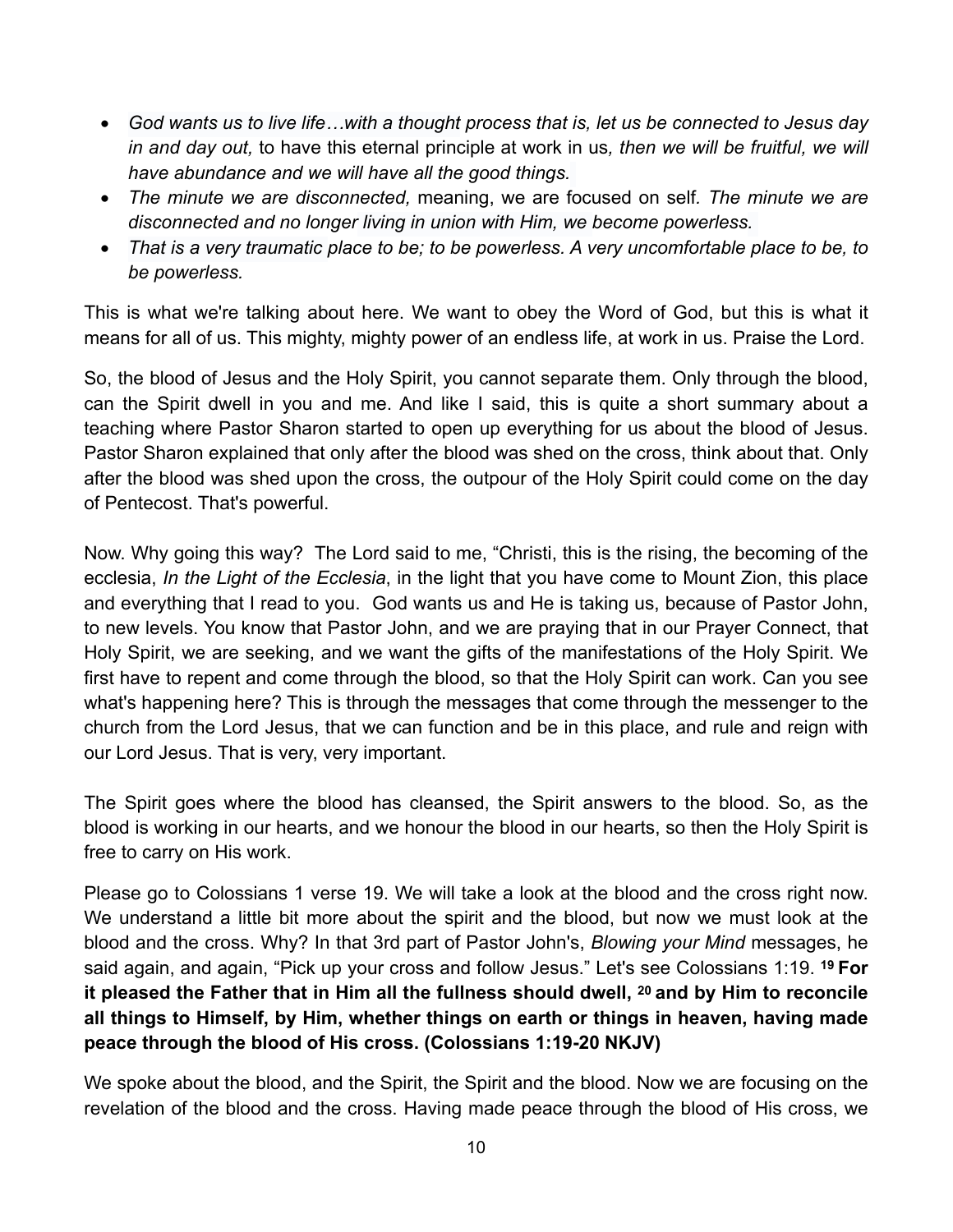will see the nature of the cross, the power of the cross, and the love of the cross. When we watch movies about Jesus on the cross, people make a lot about the physical sufferings of Jesus, and rightfully so. But, scripture itself does not place that on the foreground, the Word of God shows us everything about the cross is about the inner nature of our Lord Jesus, the choices He made, which then only was the outer expression of the cross. I am going to say that again, the inner nature of Jesus Christ is the actual source from which the cross was the outward expression. This is very, very, very powerful to understand today.

What does that mean? It means the inner nature of Jesus Christ was the very thing that led Him to the cross. Many people think if I've suffered, Jesus is not...God says I'm not interested in your sacrifices. I'm interested in obedience. People sometimes think if they've suffered a little bit, then I mean, that must be all to God. No, this is not what we're talking about here. Also *In the Light of the Ecclesia,* of the self-will that must die. The inner nature and the choices Jesus made led Him to the cross. That is why Jesus said to His own disciples, take up your cross and follow Me. The very thing that Jesus said to His disciples in connection to the cross was, become like Me.

Now "become like Me" did not mean suffer like Me only, in living here on the earth. Most people think if you just suffer in the economy, in life because of hardships and the attack of the enemy, then now you took up your cross. That's not at all what it means. That's not at all because, we have the victory in the blood, because of the blood of Jesus to overcome, but most people have a very wrong understanding of that kind of suffering. No, "become like Me", Jesus meant "choose to deny yourself and develop an inward quality of character". That's what it means. This is the thing that Jesus desired all of His disciples and us today to do. Now, this means taking up your cross does not start with taking up a material cross in the earth, laid upon your shoulders, and there we go. It is like, I've got this cross now on my shoulders. No, no.

Jesus carried the cross, all through His life, every single day. What became visible on that hill, when He hung on the cross, was a manifestation of the inner nature and character that inspired the whole life of our Lord Jesus. So then, what does the picking up of your cross mean for you and me to Jesus today? First, we must remember this, Pastor John ministered on this. The evil of sin, changed everything, in the relationship of God with us and us with God. As a result, we are separated from God. Also, the guilt of sin demanded the judgment of God. So, this is the very thing that had to happen. Jesus had to bring the power of sin to nothing. That was the first thing that was needed and was required.

The only way Jesus could do that, was to come in the weakness of the flesh, with being tempted fully. In those moments, if you can imagine that right now, in those moments for Jesus, of absolute body and soul agony, when Satan came to tempt Him, and the very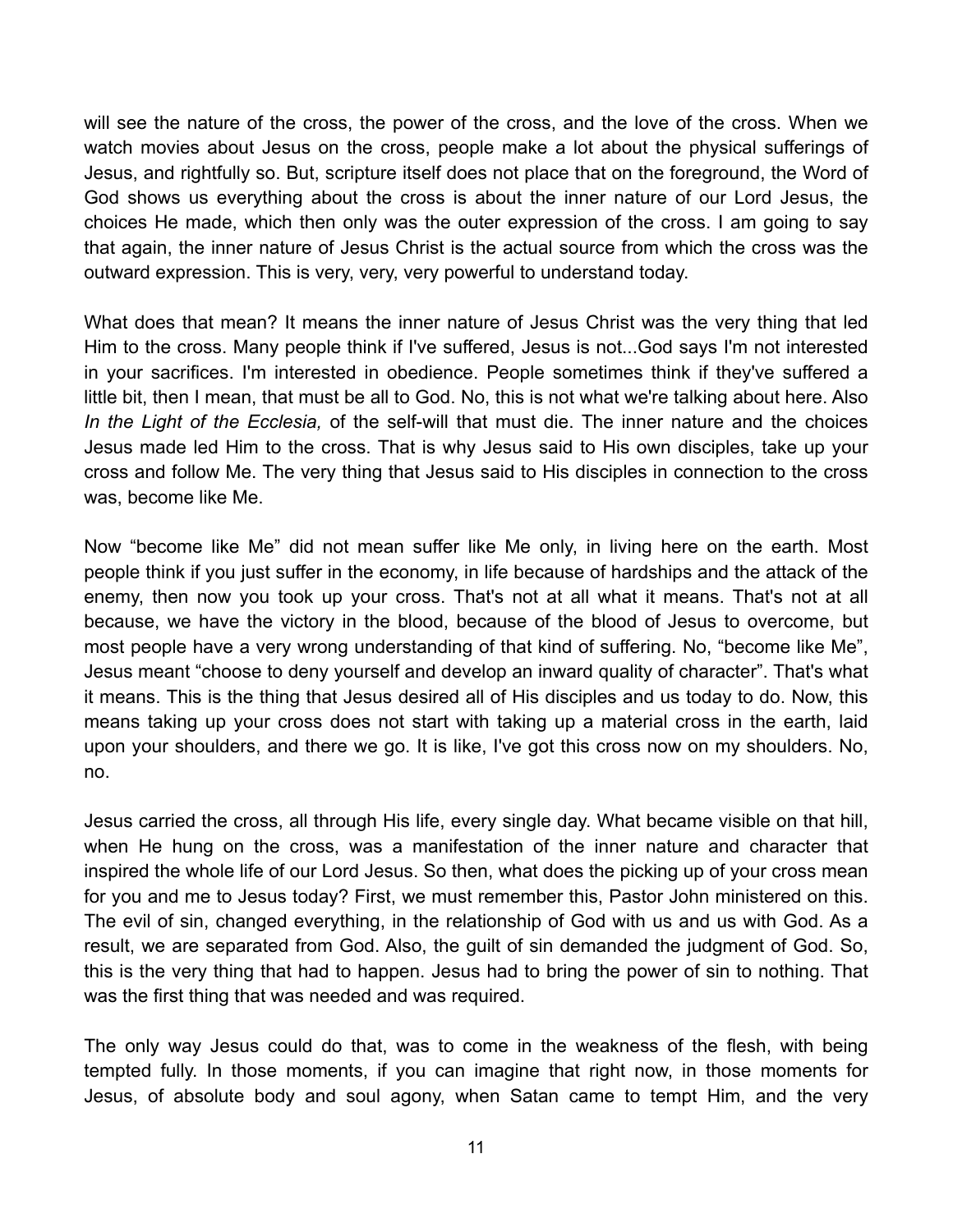moments Jesus had in the garden of Gethsemane. What really happened there to Jesus? Jesus had to ceaselessly fight against His self-will and self-honour. At what point do we think Jesus wanted to say, "It's enough?" Like we think, like Pastor John said, the church has become so entitled, but Jesus had to fight ceaselessly against His self-will and His self-honour, against the very, very great temptation of trying to reach His goal by Himself. This is the thing if I can tell you, how I see Pastor John, from the day I met him.

Pastor John has ceaselessly like Jesus, he did not take the opportunities people brought to him. From day one things that people wanted to give him. He only wanted to hear what the Holy Spirit is saying to him...how Jesus wants to build the church. Do you think in those moments, Pastor John was not tempted to reach his goal his own way, to go for self-honour, self-justification? He did not.

Jesus had to stand against the temptation to set up God's kingdom His way. He had to come against the easy, worldly way out. You see, Babylon, Babylon is the easy way out. It's the easy way out, Jesus, in order not to do it by His self-will, Jesus had to take up and carry His cross every single day to say no, to His self-will. That's what it means to carry your cross. That means Jesus had to lose His own life. He had to lay down His own life, and Jesus...and do and say, nothing, nothing, except what He has seen or heard the Father say, or do.

That's what it is. That's the thing that led Him to the cross. What was the temptation to sin? The temptation to sin was, do it yourself, live for yourself and assert yourself in this moment. Tell them. That's why Satan came and said, "You've got all these angels, surely You can command them now?" How Satan comes to us in each one of these easy things in our arrogance, when we want to ask people do you know who I am? Joh!

Jesus overcame the temptation to satisfy His self-will. Jesus denied Himself by taking up His cross daily. He learned obedience and became perfect. Jesus gained complete, victory over sin until He was able to say, John 14:30 until He was able to say, **30**"**I will no longer talk much with you**. He said to His disciples, **for the ruler of this world is coming, and he has nothing in Me.** Because Jesus died to Himself. The powerful removal of sin and the curse did not come, like most Christians think. The pain and the suffering through the death of Jesus. No, no, Jesus was willing to endure total obedience to the Father. The development of the inner nature of Jesus not loving His own life, till death, laying down His self-will. That is what gave the cross its power. That is what gives the cross its power.

Look at Revelation 12:11. I mentioned it last week, what did we talk about? Revelations 12:11. **11And they overcome him by the blood**, we're talking about the spirit, the blood, and the power, and that the blood of sprinkling speaks. They overcome by the blood. **The word of their testimony.** Like we said, it is not your personal testimony here, it's part of your personal testimony, but your testimony is in agreement with the Mediator of a better covenant. Jesus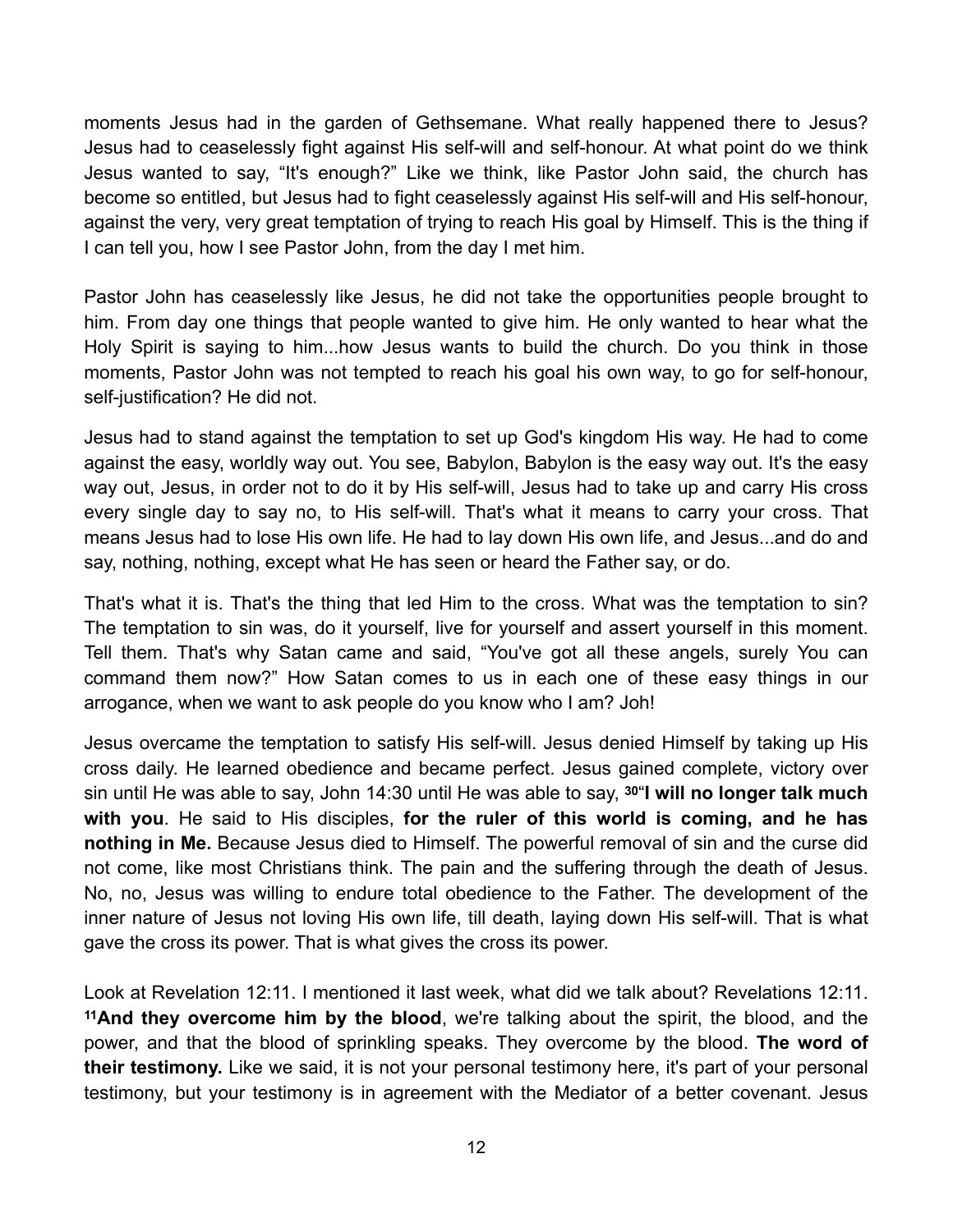qualified to witness in heaven, and what He is saying in heaven, He is saying to the churches, and He wants our witness and testimony to be the same as the Mediator in heaven right now. That's the place that we have come to. That's the place that we have come to. Look at the third thing, and they did not love their lives to death. Most people think it's only to die for your faith. It's actually in one moment to die for your faith much easier than to live for Jesus and die to yourself every single day, taking up your cross.

That's why Pastor John is ministering all the time, the only way to the life of God is through yielding of yourself life, to the Word of God. I'm not putting this on the board. Pastor John said, "All aspects of self-life must be reckoned unto death, and when you live for yourself, you will not walk in victory, when you live for yourself. It means your days are not ordered by the Lord. It means you do what you want, you go where you want, you buy what you want. Self-life must be reckoned unto death, if Satan to be defeated. Through the victory that Christ has on the cross, and through our lives here. Praise the Lord. Hallelujah.

Now the power of the cross, and this is important to understand. We have come to this place. Now the power of the cross is blotting out guilt, and it's there to break down and it did, all authority of sin by the man, Jesus Christ. So, that the cross can now bestow the power upon you and me, to do the same thing.

The life of Christ, we live in Him and Him in us, we are able. Jesus qualified. Now, *In the Light of the Ecclesia,* like I said to you, He qualified to stand in that position of the Mediator of the New Covenant, to testify, because He spoke. This is the testimony that God is seeking from us, that He got from Jesus, to only say what My Father is saying.

When Jesus is now speaking to the church, and He brings the messages through Pastor John and Sharon, He's looking for the same witness. He's looking for the same witness, and the Lord showed me *In* this *Light of the Ecclesia*. That's why we are talking about the witnesses, the cloud of witnesses. Some of them, some of them, their witness was so intune with the witness of the Mediator that He qualified to stand in heaven, because He only spoke the Word of God, that some of them still has this stand with God because what they said and prophesied and declared in the earth is still witnessing today. That cloud of witnesses around us, to see that we will run our race.

I've said that I hope you have your paper Bible here because I want you to go to Revelation chapter one today. *In the Light of the Ecclesia*, coming through the blood so that the Holy Spirit can work, cleanse us so that we can repent. There's no time to go into all the definitions that Pastor John shared with us about repentance and we will do that another time. What I want to show you here today is very important. Pastor Sharon did this so many times and I know still so many times it's so important, and spiritual babies here today, you are in the perfect atmosphere to grow today, to grow today.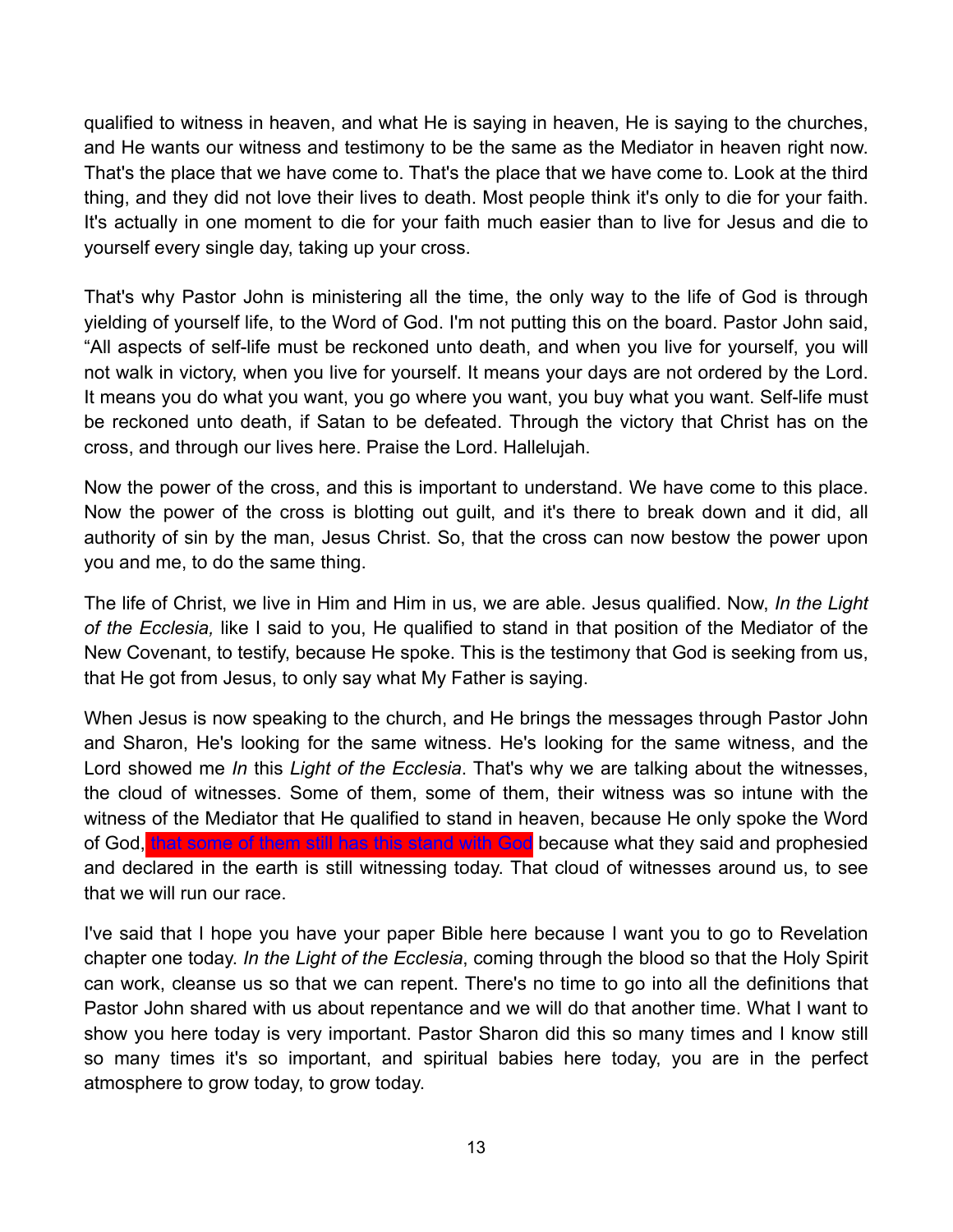When we open the book of Revelation, it's actually powerful, that you will see from verse four in the New Testament, my Bible says, **Greeting to the Seven Churches**. Greetings to the seven ecclesia's. Jesus, the Head of the church is not talking to people wherever they have gatherings. He's talking to the messengers of a legitimate ecclesia, where God is sending them.

Then we see from Revelation chapter one, verse four, **Greetings to the seven churches**. We actually start now to see that Jesus is speaking to ecclesia's. I will take you back now, now to Hebrews 12:23, where He says, **23the assembly of the firstborn registered in heaven**. Why? Because if you start to look at chapter two, verse one, He is talking to a legitimate ecclesia here, the church in Ephesus. Then He continues in verse eight to talk to the church in Smyrna. Then He goes on to the third church in verse 12, to the church of Pergamos. He keeps on talking, and Revelations chapter three, verse seven to the church of Philadelphia, this is church number six, and then He ends with the lukewarm church, in verse 14, chapter three, the church of Laodicea.

Then I want to show something to you today, just in short, because of time. Then we go to chapter four. Again, just the New King James, is better, and Bible translations do that sometimes. The throne room of heaven, when Jesus is talking to the ecclesia's here in Asia, that's meaning He will talk to every ecclesia, like Jesus is doing through all generations, He switched over to God, the judge...the throne room. The whole of Revelation four is where we see the Judge and His throne. We have come to Mount Zion, to the judge, mountain is governmental.

But now I want to show you something that happened and that God, I know this in my heart, when God started to reveal this to me. What happened to me on the second of September, it was Thursday this week, the Holy Spirit started to say to me, "Christi, look, look". Now God used those words to me in a different context a while ago, but He switched it completely, and He said to me, "Now I want you to see, I want you to see about the church."

When we go to Revelation chapter five, we're going to put from verse one on the board. As we read it, I want you to see it. There are messages that must come to Pastor John and Sharon. There are messages that must come to the church. These things are written in the Book of God. To rule and reign, for a church to come up, but you're going to see again, just a pattern here, in Revelation five, of how God goes about first, us repenting in our hearts, really coming out of Babylon, repenting when we receive the messages, and then come to God. Before we can rule and reign we must go through the blood.

I'm going to read from verse one in Revelations five, **1 And I saw in the right** *hand* **of Him who sat on the throne, a scroll written inside and on the back, sealed with seven seals.** Now, there's much more to understand about this, but there are things that must be revealed, things that must come into the earth through the messengers that God has. Then in verse two,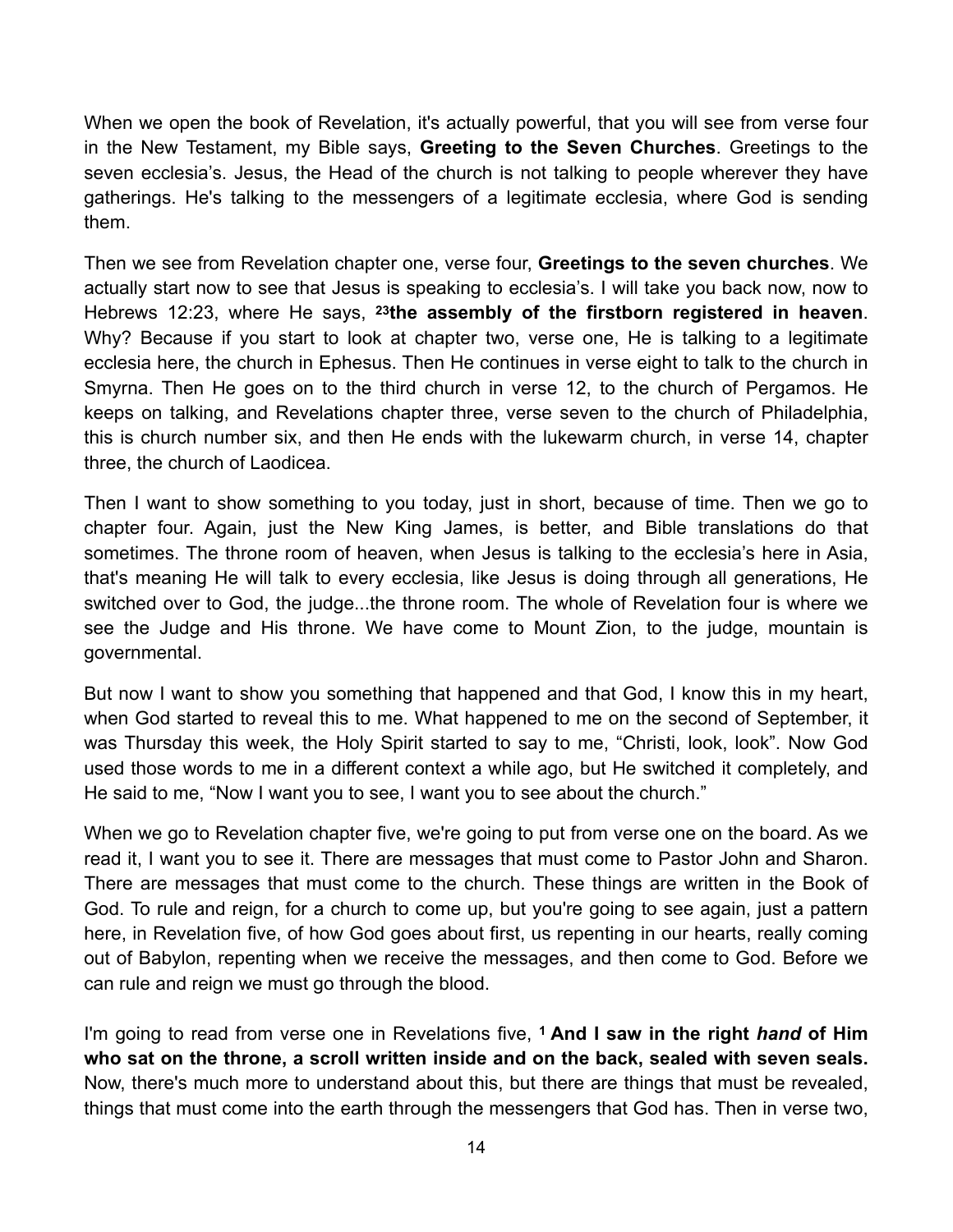**2 Then I saw a strong Angel proclaiming with a loud voice, "Who is worthy to open the scroll and to loose its seals?"** And verse three says, **3 And no one in heaven, or on the earth or under the earth, were able to open the scroll, or to look at it.** Look at verse four. Here we see John. **4 So I wept.** He cried. He knew these things that God has for Pastor John and for us as a people, that Jesus has in His heart that must come into the earth, will come through legitimate ecclesia's. That's why He's talking to them individually, to take care of things that are not right. Why you have come to this place? So John wept. He **wept much because there was no one found worthy to open and read the scroll, or to look at it.** Verse five, **<sup>5</sup> But one of the elders said to John, "Do not weep. Behold, the Lion of the tribe of Judah, the Root of David, has prevailed to open the scroll and to loose its seven seals,"** Jesus on the cross.

Look, look, the Lion of Judah, He can do this, the Lion of Judah is going to rule and to reign. Look, and those, of course, that is in Him. Verse six, **6 And I look,** and this is now what I want you to see, What's happening here? **And I looked, and behold, in the midst of the throne and of the four living creatures, and in the midst of the elders, stood a lamb.** He's talking about the Lion of Judah. He says before you come as the Lion of Judah to rule and reign, there's going to be a Lamb. You have to repent. You have to come out of Babylon and return to God, like He says in Malachi three, **come back to me. There stood a lamb, as though it had been slain.** Jesus on the cross, the power of the cross, **having seven horns and seven eyes, which are the seven Spirits of God sent out into the earth. 7 Then He came and He took the scroll out of His right hand of Him who sat on the throne. Worthy is the Lamb,** says the New King James, in the heading there, verse eight.

8 **Now when He had taken the scroll**, now these things are again, I have to say it. These things, John wept, because no one could read, the things that were in the heart of God and for Jesus the head of the Church must come, it must come for the ecclesia's. Then it says, verse **8, and when He had taken the scroll, the four living creatures and the twenty-four elders fell down before the Lamb, each having a harp and golden bowls full of incense, which are the prayers of the saints.**

How powerfully did Pastor Sharon, minister on this? So, we know when we come in our Prayer Connect together, what's happening with our prayers, it comes into the bowl, and the angels mix it with the incense. Verse nine, **9 And they sang a new song,** they sang a new song like we are having *Sound and Song*. God is giving all the sound and the song, the words and everything that must happen to Pastor Sharon and to Pastor Garth. We're singing this new song, as God is giving it to us. **9"You are worthy to take the scroll, And to open its seals; For You were slain, And have redeemed us to God by Your blood.** Here we see the order. **We are redeemed by the blood and out of every tribe and tongue and people, and you have made us kings and priests of God, and we shall reign in the earth.**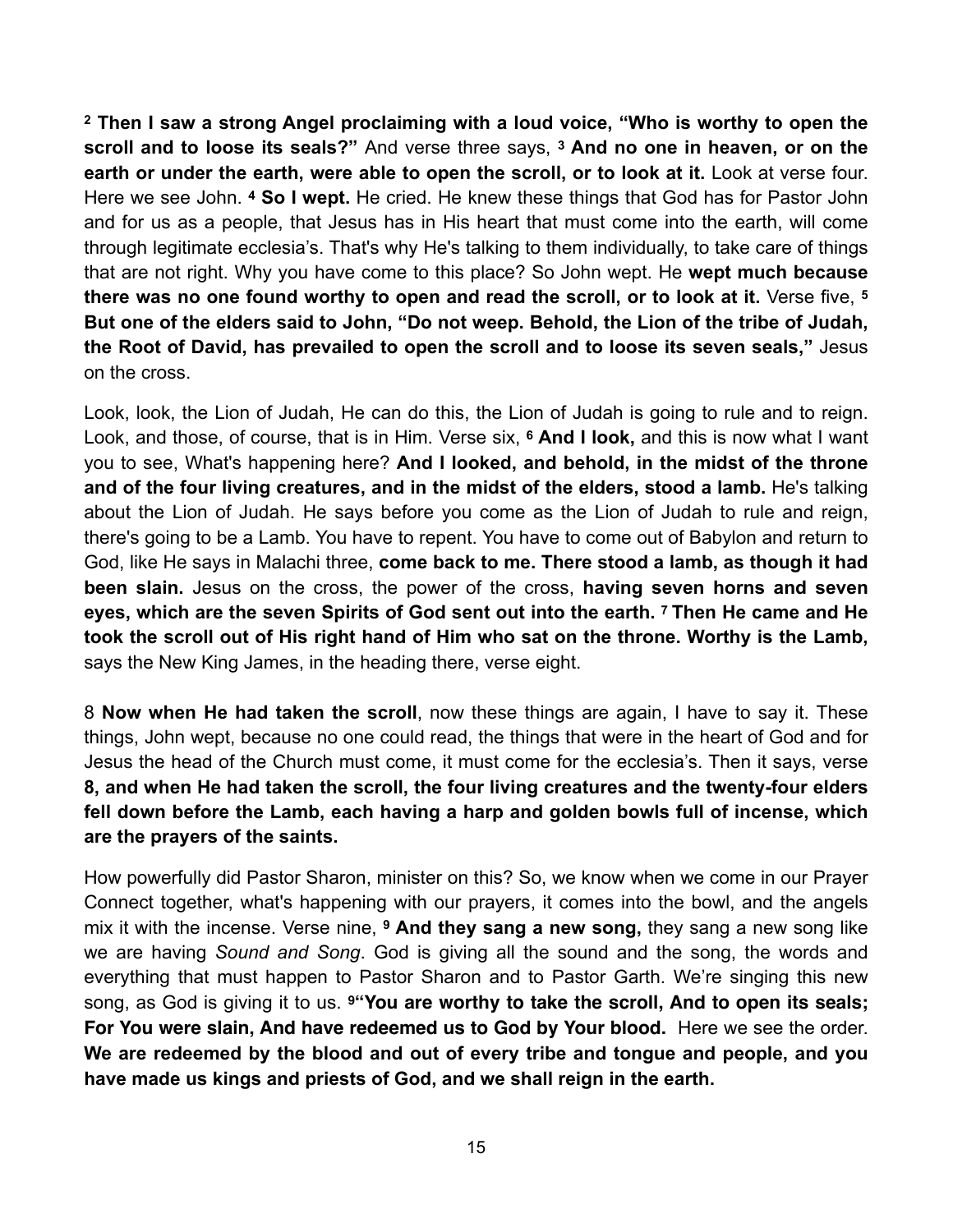Through the blood, through our repentance, through coming out of Babylon, we have come to this place, Mount Zion, the ecclesia that He is talking to, that can repent, that can change, that can become, that can become now. So, through the blood, we will rule and reign, only when we come to repent. When we come by the blood, will we receive the fullness of the Holy Spirit, as Pastor John said, "Believe for the full manifestation of the gifts of the Holy Spirit?" And I want to end with this today. Very, very important for what the Lord wanted me to say here today.

I'm going to take you in the book of Revelation, back to chapter two. Why is this opportunity being granted for us, to be part of our Lord Jesus, with Pastor John this way? Let's go back to Revelation chapter two verses one to five in the New King James. Remember what I've shared with you the last time, that word, angel in Greek is, the messenger that God gives to a church. <sup>1</sup> **"To the angel, the messenger, of the church of Ephesus write, "These things says, He who holds the seven stars in His right hand, who walks in the midst of the seven golden lampstands:** That word lampstand, is very, very important. I'm going to show you a few things about that. And verse two **<sup>2</sup>** The Lord said to this church, **"I know your works, your labour, your patience, and that you cannot bear those who are evil. And you have tested those who say that they are apostles, and are not, and have found them liars.**

So, just like all the ecclesia's, many people are doing wonderful things, but God is dealing with them to come up to the place and to receive the correction for everything that must come into their lives. That's very important.

The third verse, **3 And you have persevered, and you had patience,** well done, **and you have laboured for My name's sake, and** you **have not become weary. 4 Nevertheless I have** *this* **against you, that you have left your first love.** Jesus, Jesus. **Remember, therefore,** and now I want you to really see how important this connection is, to where we started with Hebrews 12, *In the Light of the Ecclesia*. **<sup>5</sup> Remember therefore from where you have fallen; repent,** repent, and this is what God is saying through Pastor John and Pastor Sharon through all the messages, **repent and do the first works, or else I will come to you quickly and remove your lampstand from its place—unless you repent. (Revelation 2:1-5 NKJV)**

Do you think Jesus will put something in there and not do it? This is, God talks straight to us. He's a straight talker. **Repent unless I come and remove your lampstand from you**. So, we are a legitimate local church. Why? And it's very important because of the Apostolic mantle that is upon Pastor John. Upon the Apostolic mantle. The lampstand that Jesus is talking about in Revelations 2:1, I have asked that they will put it on again, God says, if you do not repent, God has all these legitimate ecclesia's all over the world, where He has them. **If you do not repent, I will remove that legitimate lampstand.**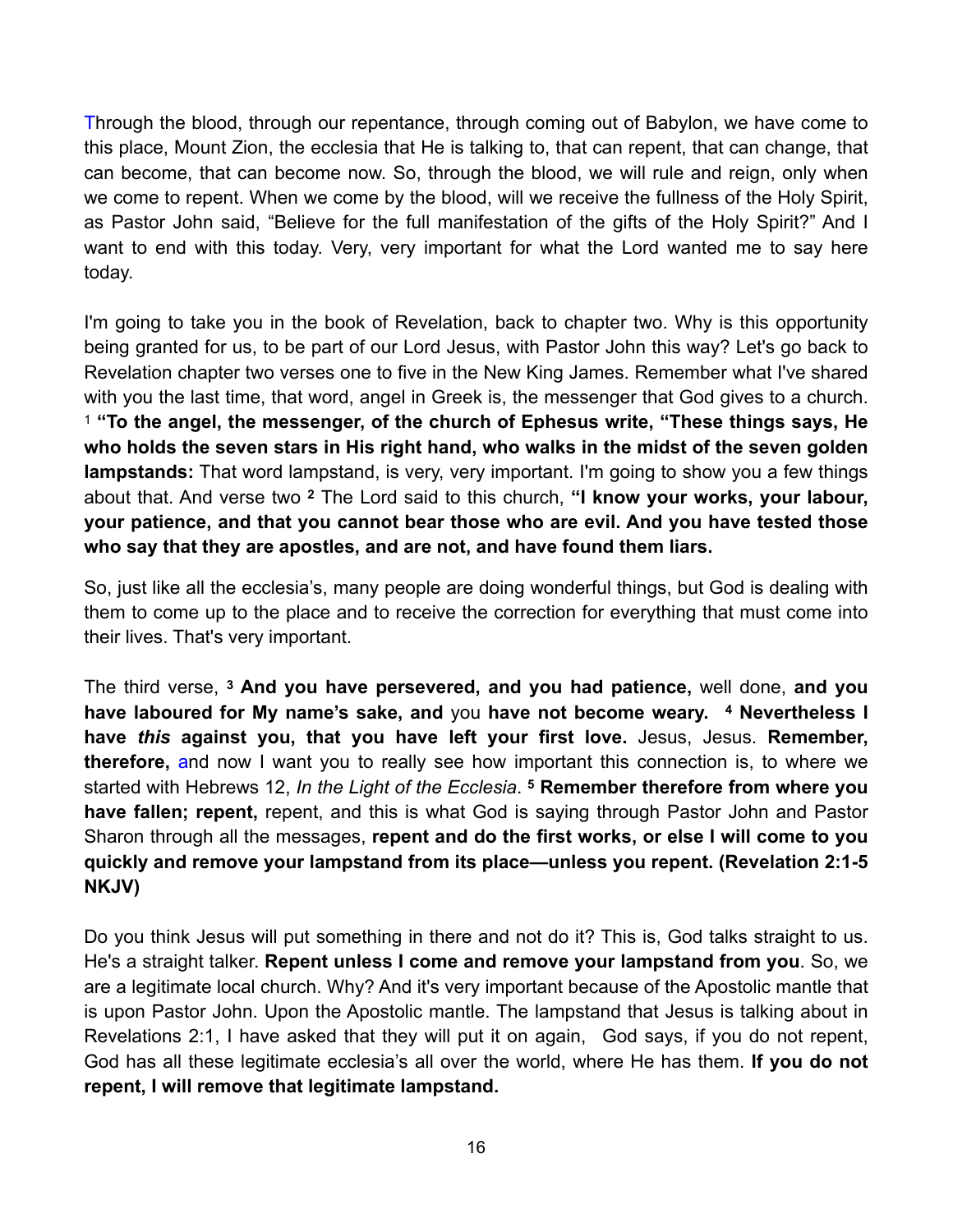Now, I quickly want to show you what that means, what that means. So I'm going to jump to Revelation 11 verse three, thank you. I've said to you, and I'm just going to remind you, I'm not going to take us to that scripture right now. Hebrews 12 again, that talks about the General Assembly, the church of the firstborn, who are registered in heaven. Assembly registered in heaven because of a legitimate Apostolic calling, that Apostolic mantle is on Pastor John.

That is the very jurisdiction. That's very important to hear today. That is the jurisdiction given to Pastor John, therefore, to us. From church to church, it will differ concerning what God says must happen in nations and what must be happening in cities. That is what I want your ear to hear today. Jesus makes it clear if you do not repent of the things that I come to show you, every church specifically, then Jesus will remove that lampstand. Then it will be a church calling itself church but in the eyes of Jesus, it's just a gathering. It's not registered in heaven, because the lampstand is removed. The lampstand in our church, is, of course, is Pastor John's apostolic calling and Pastor Sharon, the prophet shoulder to shoulder with him.

Now, I want to show you Revelation 11, verses 3 to 6. In the pattern of God's Word, in the pattern of God's Word. I want to show you that this is what the lampstand is, it's also been called in many translations, "the candle, the very light, the jurisdiction that God is bringing". So, I'm going to show you, I don't have time to go to Zechariah today. Pastor Sharon did that in the past, and will do it again. But I want to show you that when God does this with spiritual leaders according to the pattern that we see in His Word, it looks like this.

Look at these lampstands. And I want to show you why the Bible calls them a lampstand in Revelation, and what it looks like, with what God gives them to rule and reign over. Verse 3 chapter 11. **3 And I will give** *power* **to my two witnesses, and they will prophesy one thousand two hundred and sixty days, clothed in sackcloth.** verse 4, **4 These are the two olive trees and the two lampstands standing before God of the earth. 5 And if anyone wants to harm them, fire proceeds from their mouth and devours their enemies. And if anyone wants to harm them, he must be killed in this manner.** Listen to the power and the jurisdiction that God gives them. Verse 6, **6 These have power to shut heaven, so that no rain falls in the days of their prophecy; and they have power over waters to turn them to blood, and strike the earth with all the plagues, as often as they desire. (Revelation 11:3-6 NKJV).**

So what I'm showing you here today is, why do you think there are ecclesia's with the lampstands? Because that means, that's the calling. That's the calling of Jesus geographically also, that God gives on an apostle like that, and for the people with him, for the will of Jesus to come into the earth.

I want to read two things that Pastor Sharon shared. This is insert seven.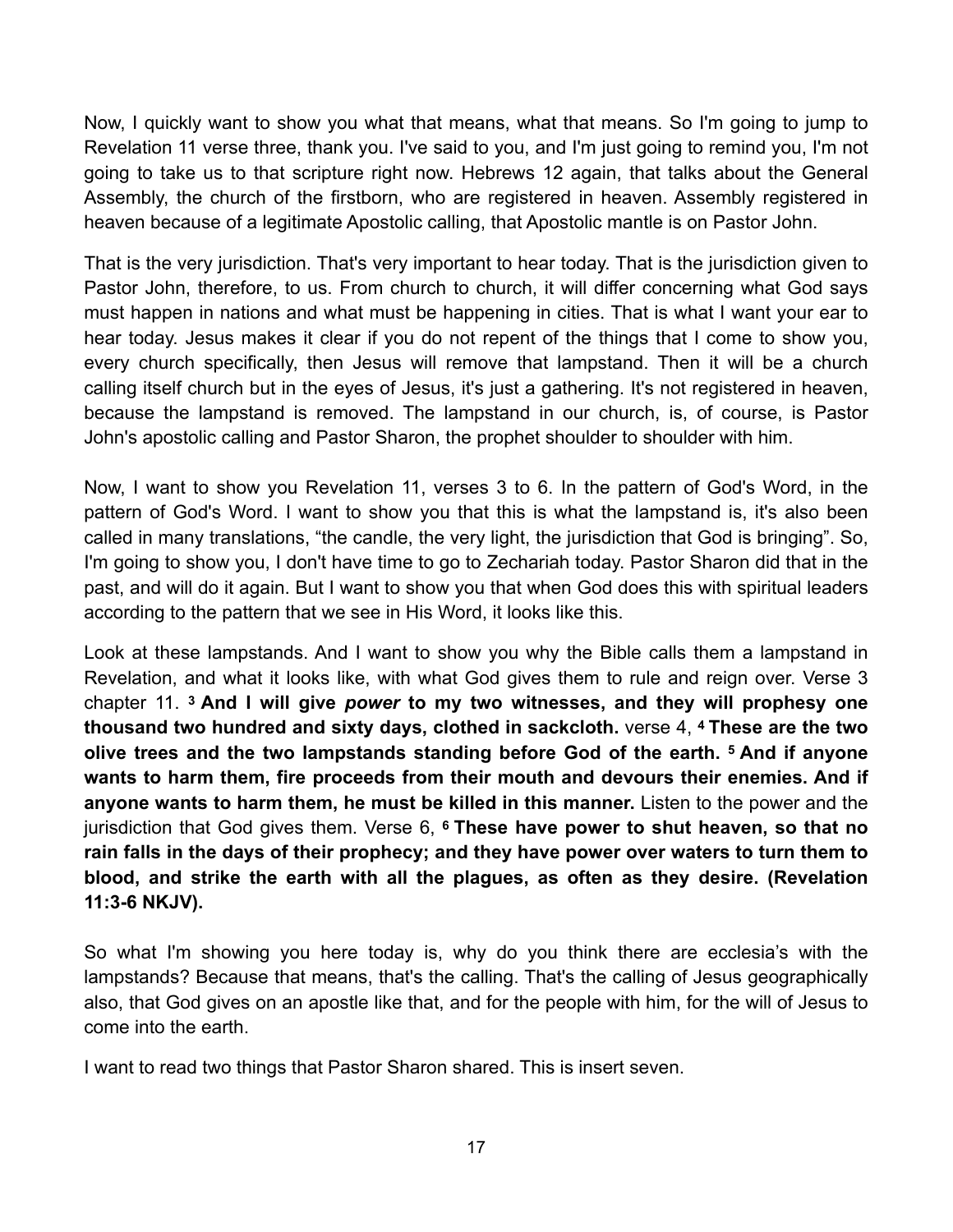**You can't be in authority, to rule, and to reign as a king in life, which we are all destined to do as sons of God,** 

- ● **if you're not under God's legitimate, legislative authority and in the order of God's governance – the local church.**
- *Every legitimate local assembly is different. In the Book of Revelations Jesus holds the messages of the churches (lampstands) in His right hand and He still, through messengers, writes to His churches today. He has been writing to this house for 20 years. God wrote I will take the Children and What is Your More For?*
- *Now as these messages come ….. repent*

That's what I want to share with you.

Then when Pastor Sharon started to minister on this quite a few years ago, this is what the Lord said. I had that in my heart this morning, I was preparing, and as God started to give me the download this week, He said to me, "Christi," and that's why I've prayed it the way that the Holy Spirit gave it to me. He said to me, "I know you're going to minister about Me, but today I want to speak through you." And of course, that is true every time we even testify about Jesus or preach or teach. It's always, we teach and preach about Jesus, but mostly He wants to speak through us.

This is what the Lord said to Pastor Sharon. *Pastor Sharon, and Pastor John, the Scope and the Scale, the Scope and the Scale of what Pastor John and Sharon will walk in now for Me, says Jesus, it will change My church. It is your rule and reign for Me now. I have put My zeal forth in you and you will accomplish this, the Lord said. Necessarily for the understanding of everybody, but these are things the Lord wants to go on record*. When Pastor Sharon read it to us that day in the church.

*You are My two sons of oil, you will know My power now on a scale you have not experienced or walked in before. Side by side in sync with Me, in sync with each other, both required, both desired. Unique and manjefiek,* are the words He gave to Pastor Sharon. *To Me, says Jesus, the head of the Church, unique and manjefiek to Me, and that's what it matters to Me. It doesn't matter who you are to the people.* I want to say here today, it does. Exactly what Pastor Garth was sharing with us. *Who is Pastor John and Sharon to us?* That's important for every ecclesia. That's it, but it is important to God who you are to God. So I just wanted to share that with you today.

Then I'm closing with this. This is a prophecy. Already when God started to show me these things about the church, while actually 20 years ago, when He planted us here. I did not know many of the things that I'm sharing with you today and the Lord said to me, "Christi, I'm going to teach you about the Church."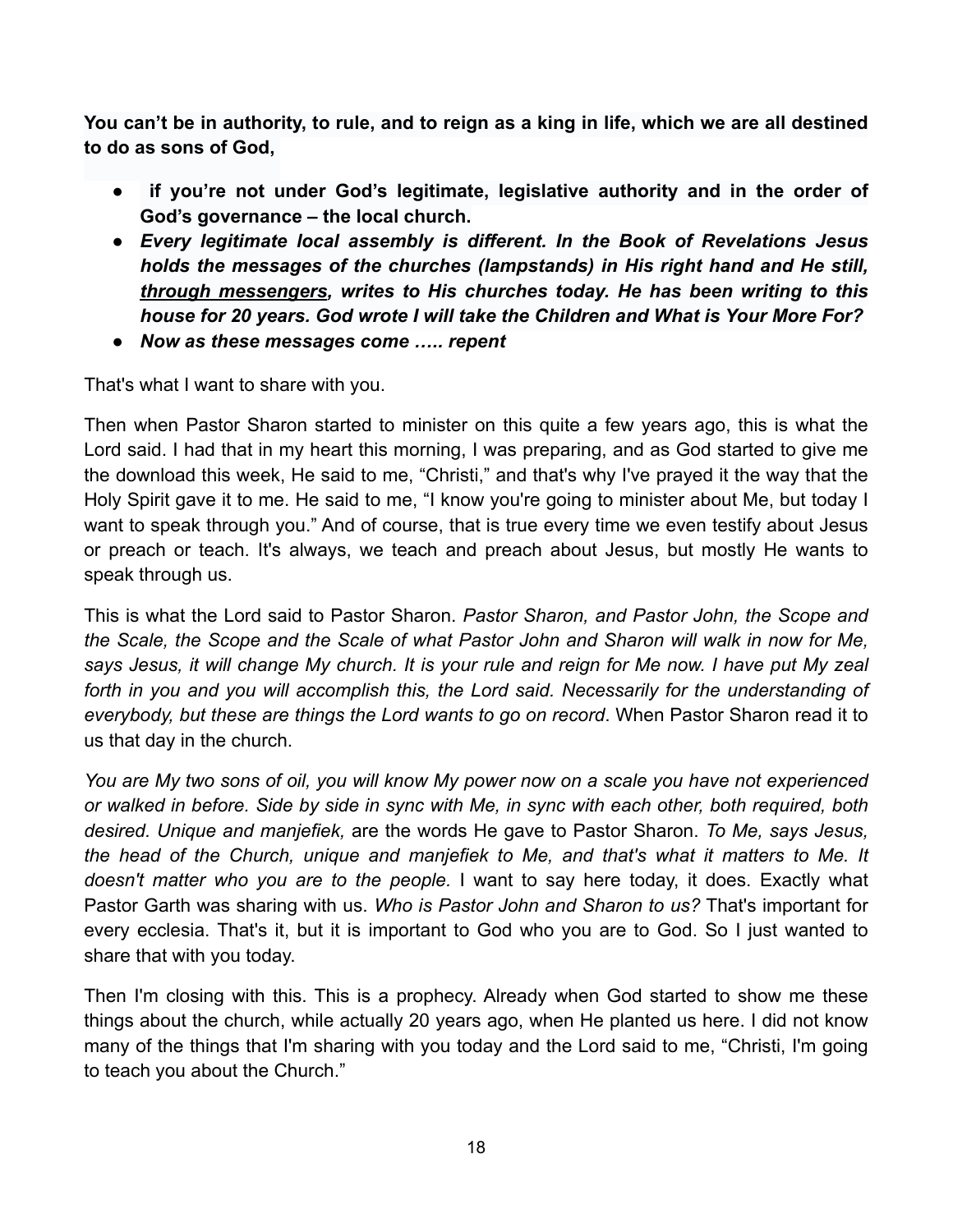I remember when Brother Copeland brought out this prophecy, this is what we are talking about here and I just wanted you to see it in that light. Look what Brother Copeland had to prophesy about politicians in America. *Those politicians who refuse My call to unite and become the United States of America, and not just America. Those politicians who refuse to*  listen, and those politicians who continue the pathway of hate. I will remove them from their *places. I will remove their influence from the record books.*

I was talking to you the whole time about what is written in the book, what is written in the book, and what must come. *I will remove their candle in their family.* That's the same word for lampstand. *I will remove them from the office and put someone else there.*

Now many years ago, you will remember how powerfully and wonderfully Pastor John ministered on this that we have legitimate sons in the nation of South Africa, called to serve us in government. Then we have the legitimate spiritual sons like Pastor John. Now, President Mandela was a legitimate son of this nation, to help and to be there for all the people. Our current wonderful president is a legitimate son in this nation.

That's why we will always pray to have them, but they, as much as the spiritual leaders have a choice to do, to be the vessel and to serve Jesus and not their own agendas. Because that's what it means in the book of Revelation to have that lampstand, it means to have that legitimate place.

Here God is talking about the leaders in America that He gave a place in local government. God says, "I do give them a place, but I want them to serve Me by serving the people." So Pastor John is one of those sons in this nation, who is a spiritual leader with, if I can put it the way I've shared with you today, that has a lampstand, that God will still show pertaining to nations and cities, what must be.

I just wanted to share this with you because when I heard it when Pastor John brought it to us the first time about Kenneth Copeland, my ear heard immediately. I said, "Lord, we have come to this place. We have come to this place."

I'm finishing, really with this now. As the messages are coming to us, we need to repent. I've shared with you in the messages that came up until now is Malachi 3 verse seven, **7 Return to Me, and I will return to you, says the LORD of hosts**. **(Malachi 3:7 NKJV).** By faith, we must follow Jesus. Obey Him, seek Him. We need to repent where we have to repent, as the messages are coming to us.

1 John one verse seven. **But if we walk in the light as He is in the light, we have fellowship with one another, and the blood of Jesus Christ His Son,** keeps on cleansing **us from all sin. (1 John 1:7 NKJV).** All unrighteousness. He's looking for the ten righteous.